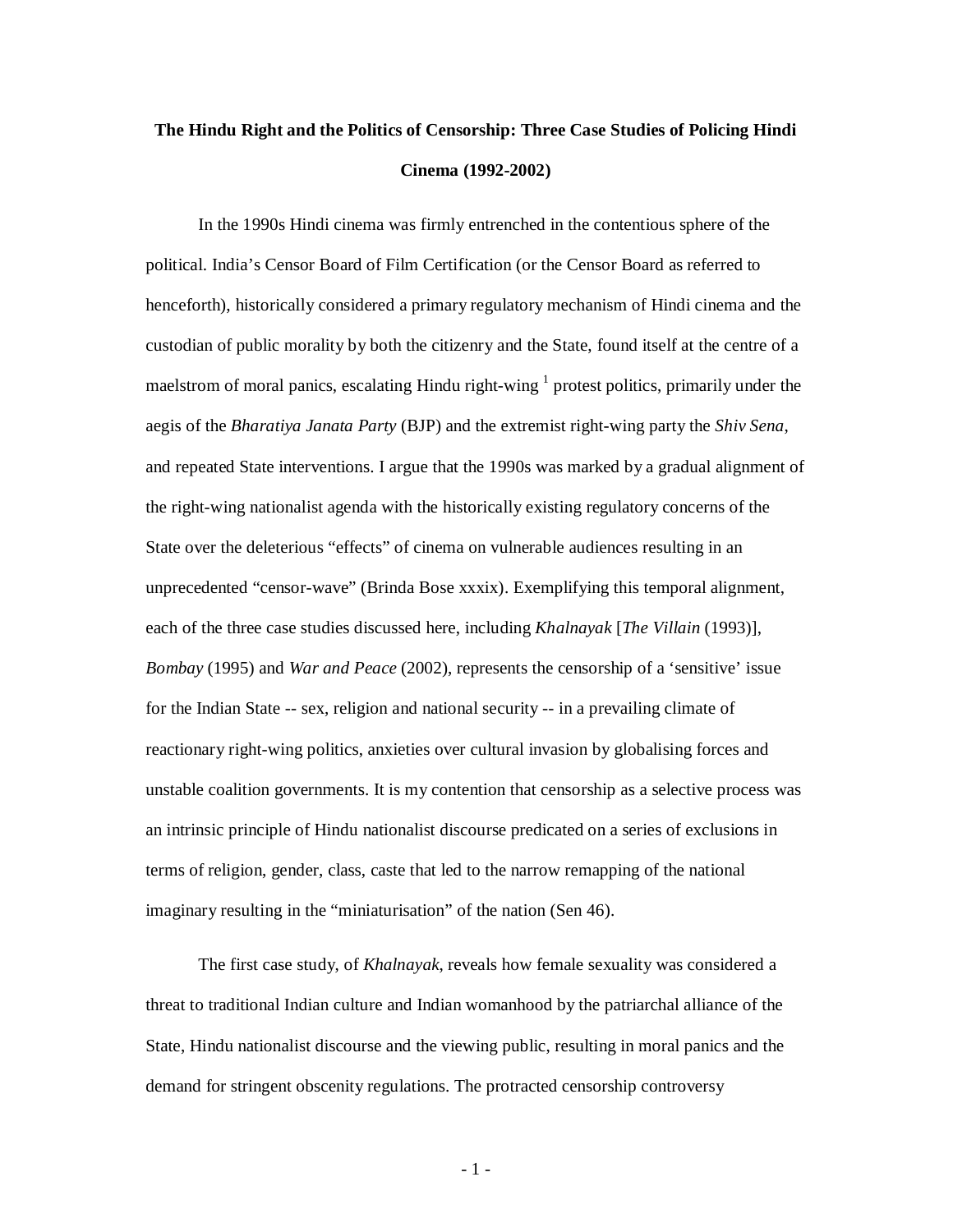surrounding *Bombay*, the second case study, foregrounds the State's anxieties about the cinematic medium engendering Hindu-Muslim communal tensions prompting pre-emptive measures, the extra-constitutional power of Bal Thackeray, the leader of the *Shiv Sena*, and the direct involvement of the police as censor and arbiter. The third case study, of the documentary *War and Peace*, exemplifies the overlapping power relations between the Hindu Right and the BJP-led State. It represents the nadir of partisan political interventions under the pretext of safeguarding law and order and the attempted stifling of pluralistic voices in a shrinking public sphere.

Through these three vignettes of landmark censorship controversies, "which reveal how deeply political the whole exercise has become in post-colonial India" (Pendakur, *Indian Popular Cinema* 79), I attempt to map the field of power relations that existed among the Censor Board and the State, the Hindu Right, the viewing public and various interest groups at a historical conjuncture and to locate various competing yet hierarchical, shifting and diffused sites of political pressure and influence in the public sphere. As Lee Grieveson suggests, such "a struggle over culture and cultural space is, indeed, virtually a defining feature of democratic societies, which almost inevitably involve a complex negotiation between public authority and the dissemination of facts, ideas, and representations in public" ("Policing Cinema" 13). In order to contextualise the persistent regulatory concerns of the state apparatus over "obscene, indecent and/or immoral" cinematic material a brief overview of the 'media-effects' based logic prompting direct State interventions, regulation and the State-instituted codes of censorship is required.

## **"Why Is Film Censorship Necessary?"** ("Annual Report of 1998" 1)

According to Monika Mehta, "…censorship has been a key point of contact between the post-colonial Indian state, the Bombay film industry, and the Indian citizenry" (170). It is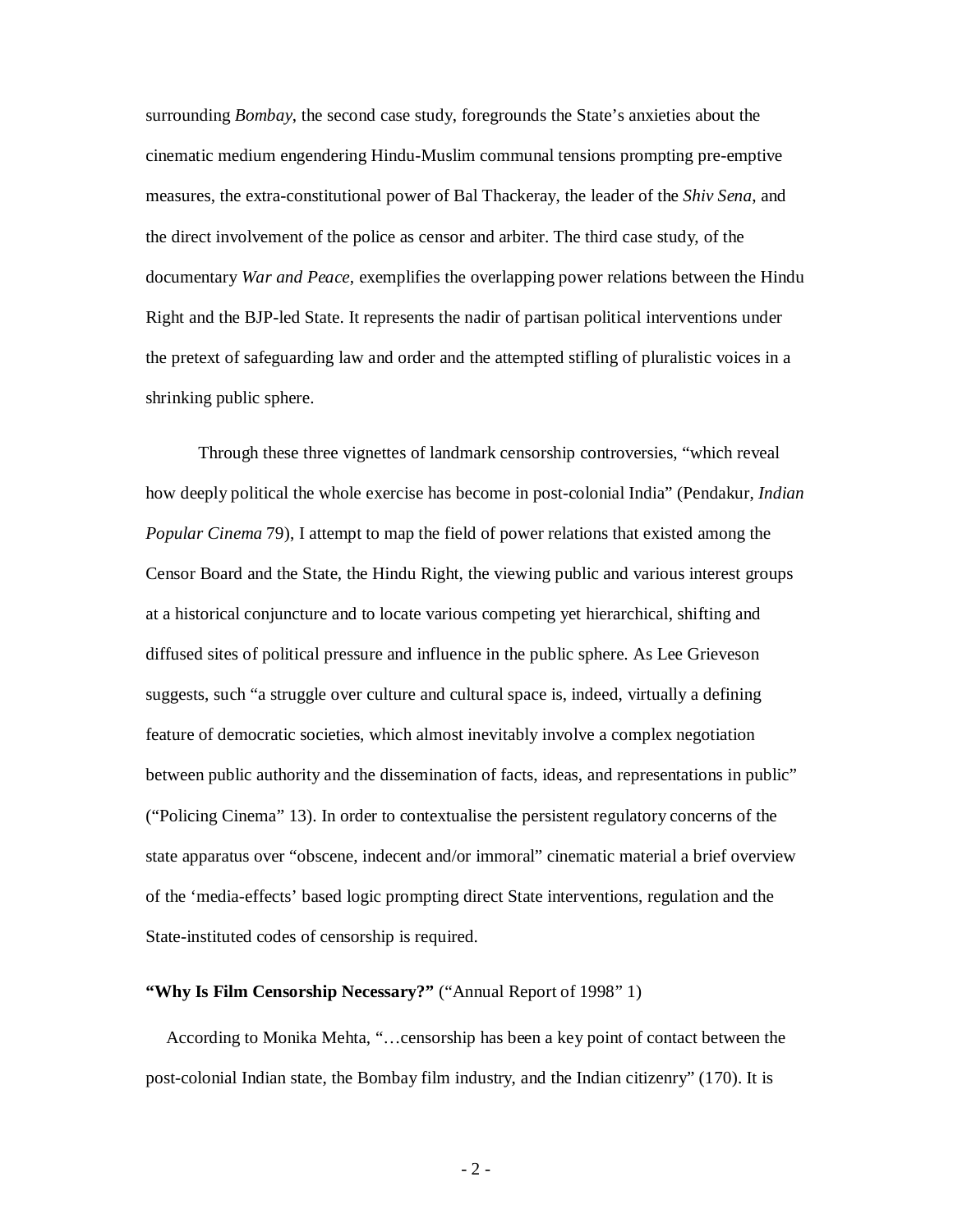interesting to note from a historical survey of cinema and censorship the astonishing fact that at no stage has there been any concerted action for the abolition of censorship *per se*, despite the film industry's prolonged resentment of the Censor Board's discriminatory policies and practices. A cursory look at the history of Indian cinema reveals a continuous and unequal battle between the Censors and the Hindi film industry. In fact "fear of the censor has caused producers to exercise a strict and much more insidious form of self-imposed censorship," (Vasudev 204) notably through the use of visual metaphor to suggest coupling and sexual intimacy and the absence of the on-screen kiss theorised by Madhava Prasad in his seminal work, *Ideology of the Hindi Film: A Historical Construction* as symbolic of the "prohibition of the private" which Prasad contends "may well reveal some dirty secrets of the state" (92). He elucidates that,

…the prohibition of kissing is a symptomatic cultural protocol whose origins lie in the need to prevent the dissolution of pre-capitalist patriarchal enclaves, to rein in the forces of democratic transformation. It is not the transparent expression of a preexisting cultural predilection but a 'meaningless' prohibition that regulates the public circulation of images as an obligation of the contract between new and traditional elites. Its tangible result in cinema (which has been the central national cultural institution because mass illiteracy poses obstacles to literature playing a similar role) is a blocking of the representation of the private. (Prasad 100)

For Sheila J. Nayar, popular Hindi cinema's proclivity for "happy endings" suggests "these resolutions are to some degree shaped by censorship codes and are therefore taken by some analysts to be a metaphoric if not blatantly pro-state product of government intervention…" (13-23).

The necessity for some form of manifest, state-sponsored censorship stems from a deeprooted belief by the ruling class/elite that a powerful medium such as cinema should be

- 3 -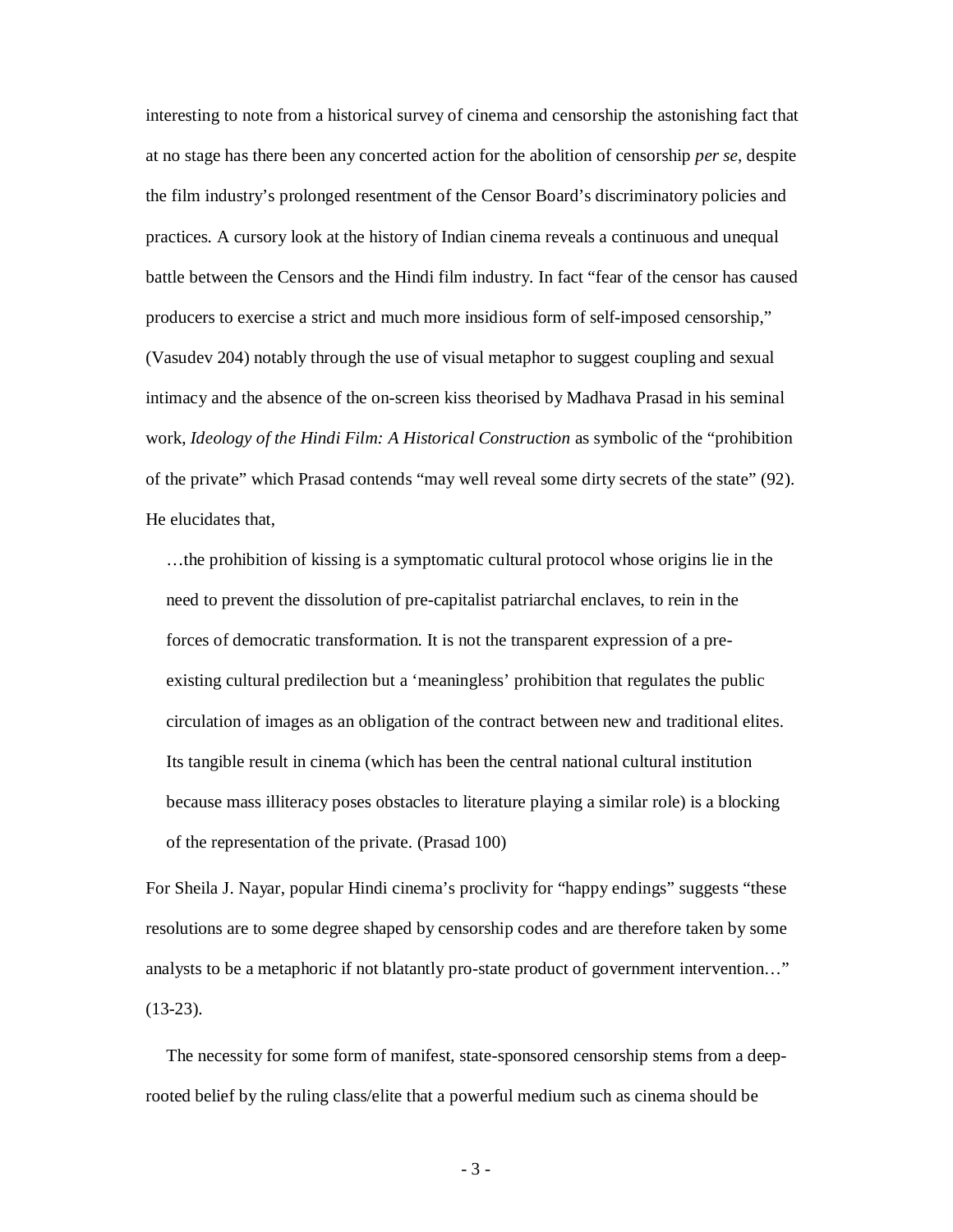controlled/filtered for the consumption of the "public," a euphemism for lumpen, volatile masses who must be protected from being "exposed to psychologically damaging matter" ("Annual Report of 1998" 1). According to the Censor Board, one of the reasons for justifying the state control of cinema is that "while the media…is free, regarding films it is considered necessary in the general interest to examine the product before it goes out to the public because it is an audio visual medium whose impact is far stronger than that of the printed word" ("Annual Report of 1998" 1). These dubious assumptions about the nature of audiences, audience reception and the necessity for film censorship are given credence by the following Supreme Court verdict  $^2$  stated in all Censor Board Annual Reports:

Film censorship becomes necessary because a movie motivates thought and action and assures a high degree of attention and retention. …It can, therefore be said that the movie has unique capacity to disturb and arouse feelings. It has as much potential for evil as it has for good. It has an equal potential to instil or cultivate violent or good behaviour. With these qualities and since it caters for mass audience who are generally not selective about what they watch, the movie cannot be equated with other modes of communication. It cannot be allowed to function in a free market place as does the newspapers or magazines. Censorship by prior restraint is, therefore, not only desirable but also necessary. ("Annual Report of 1998" 1)

The Supreme Court verdict is based on the oft-cited and problematic assumption that moving images have a direct, causal and quantifiable impact on 'passive' audiences. It adopts the "hypodermic needle model approach," the pit-falls of which are well documented in media studies. Significantly, there were, and continue to be, striking similarities between the rhetoric of moral and regulatory anxieties about the "effect" of the cinematic medium expressed in 1990s India and in early twentieth century America.<sup>3</sup> The anachronistic notion of the "mimetic" effect of the medium on masses or "crowds" (Grieveson "Cinema Studies")

 $-4-$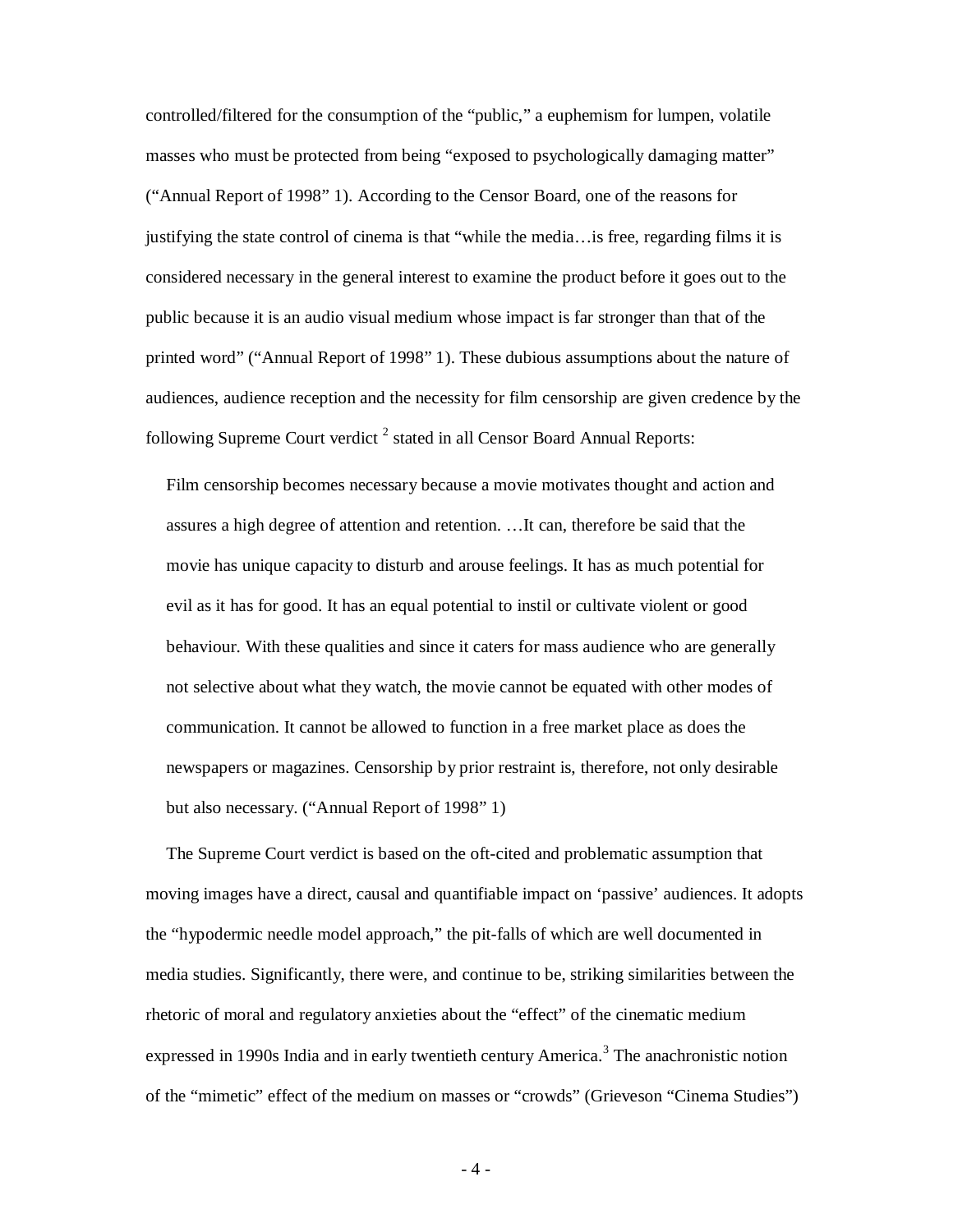holds tremendous sway, one that continues to be invested in by the State, the elite and the citizenry, informing censorship codes and the differential regulatory mechanisms for the press and the cinema in India.

#### **Legal Provisions for Censorship of Hindi Cinema**

Manifest censorship is possible by the State through legal provisions that sanction direct interventions and regulation of cinema. These codes are firstly, The Cinematograph Act of 1952 which repealed the 1918 Cinematograph Act; secondly, the 1994 Revision of the 1952 Censor Board guidelines ("New Instructions For Film Censorship,") and lastly, the Indecent Representation of Women (Prohibition) Act, 1986, "the single most important landmark in the history of censorship in modern India" (Brinda Bose xxx,  $101-106$ ).<sup>4</sup> These legal provisions emanate from Article 19, Clause 1 (a) of the Constitution, that guarantees to every citizen of India the Right to Freedom of Speech and Expression ("Film Censorship: What Everyone Should Know" 2). However, Clause 2 of Article 19 modifies this freedom to "reasonable restriction" and reads as follows:

…law imposes reasonable restrictions on the exercise of the right conferred…in the interest of the sovereignty and integrity of India, the security of the state, friendly relations with foreign states, public order, decency or morality or in relation to contempt of court, defamation or incitement to an offence. ("Annual Report of 1998" 1)

This is the constitutional provision adopted by the Cinematograph Act of 1952, as amended up to 1983. The organisational structure of the Censor Board of India and the guidelines for censorship are based on the provisions of this Act and the Cinematograph (Certification) Rules 1983. Through this Act the state exercises its stranglehold on filmmaking by making it obligatory for every producer to obtain the censor certificate of clearance before the release of the film for public exhibition. Failure to do so attracts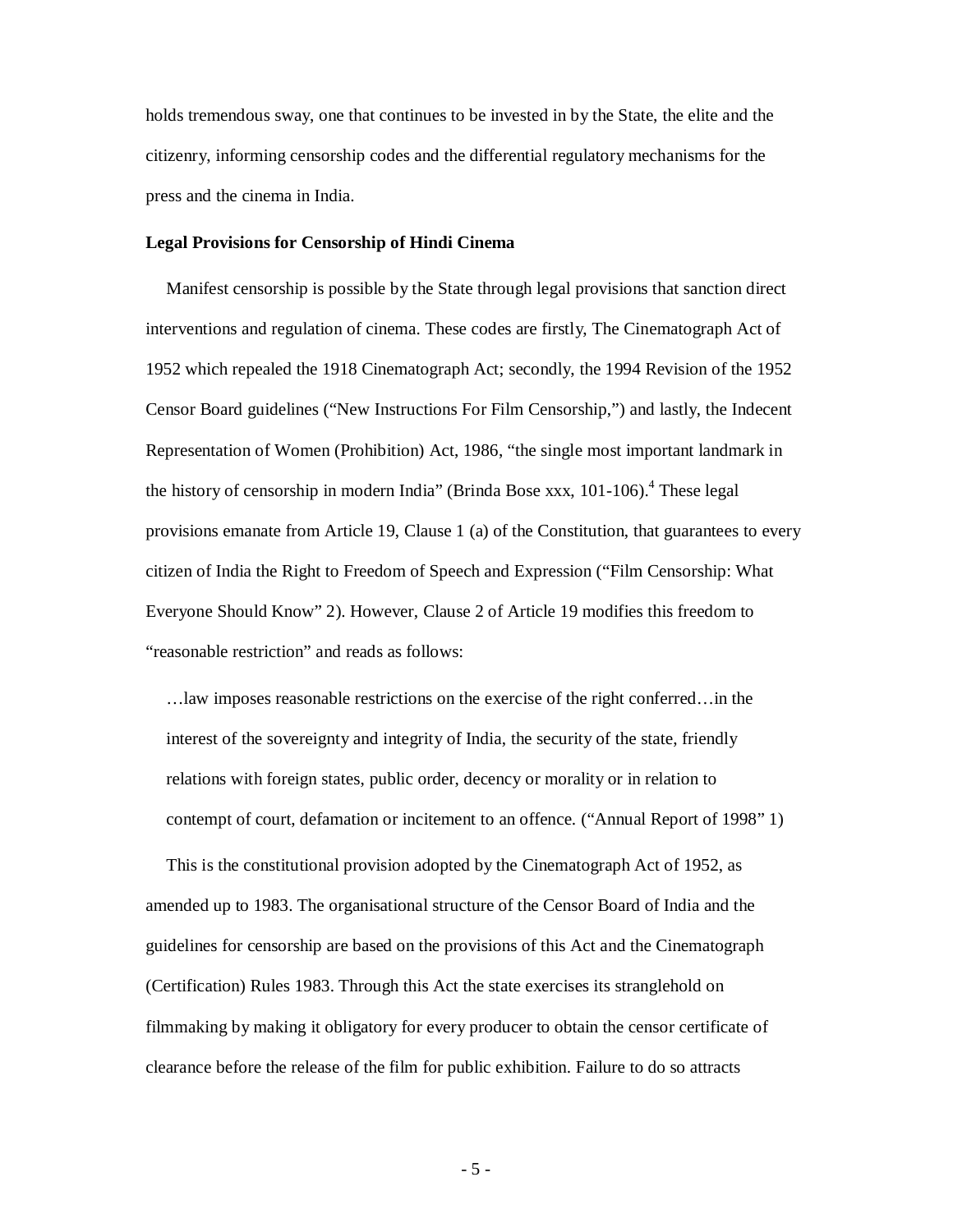penalties ranging from fines to imprisonment, requiring even the censorship of pre-released film posters by the Censors ("Film Censorship: What Everyone Should Know" 12-15).

#### **The Cultural Policy of the BJP**

From the early 1990s there were persistent public anxieties over the moral, social, and political stability that historians have characterized as a "search for order" (Grieveson "Policing Cinema" 13) in the face of forces of globalization, coalition politics, economic liberalization and the arrival of foreign and privately-owned satellite and cable television. In this period of flux, the insecurities of a nation were exploited to serve a nationalist agenda of the Hindu Right. I shall now provide a synoptic view of the politics of the Hindu Right and its manifesto on media, cinema and society in order to contextualise the volatile milieu in which the censorship mechanism operated.

The Hindu Right emerged as a powerful force in a relatively short period of time that saw the meteoric rise of its political arm, the BJP, from a fringe party with only two parliamentary seats in 1984 to electoral power in 1999, with 182 seats. It was the single largest party that led a right-wing coalition government called the National Democratic Alliance (NDA) heralding the beginning of a five-year span of Hindu nationalist politics until its defeat in the May 2004 General Elections (Sen 50). The ideology of the Hindu Right is based on a revivalist and neo-traditionalist version of Hinduism known as *Hindutva.* <sup>5</sup> It created a repressive regime based on propaganda, rhetoric of anti-Muslim "hate speech" (Kapur WS15-WS30) and confrontational politics that disavowed the capacious, heterodox nature of Hinduism, undermining the nation's secular and democratic credentials (Sen 45- 50).

Ravi Vasudevan makes the following observation that articulates symbiotic representational links between the *Hindutva* brand of divisive politics and Indian cinema:

- 6 -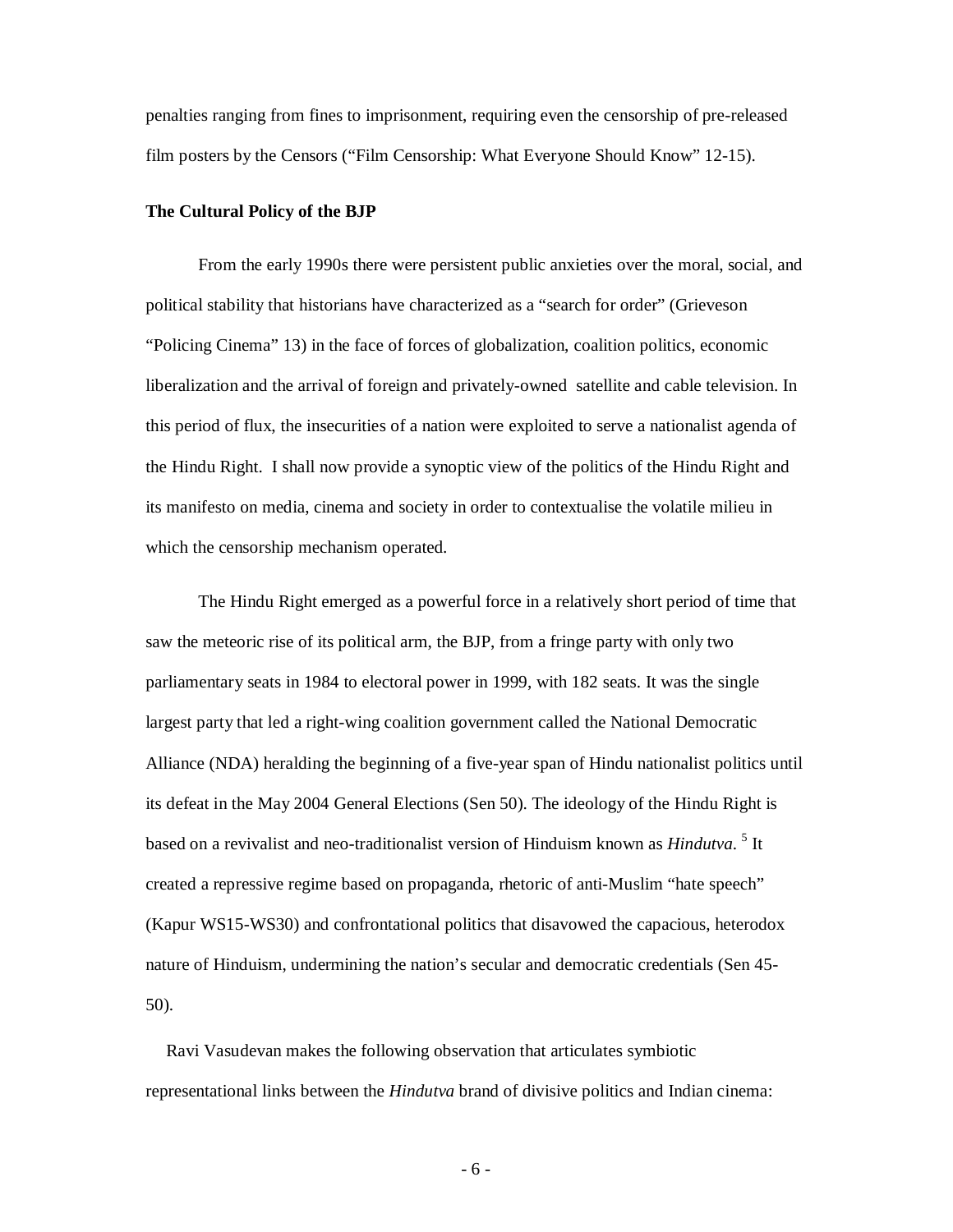…the *Hindutva* movement has ideologically and physically targeted various minority formations, primarily the Muslims, but in the recent past Indian Christians as well…In complicated ways, Indian cinema has both played on and contributed to these political formations. (120)

According to Sohini Ghosh, "the Hindu Right was quicker (than other political factions) to sense the subversive potential of popular cinema" ("Troubled Existence" 238); an astute observation confirmed by the BJP electoral manifesto of 1998 outlined its policy on Media, Cinema, Arts:

The BJP believes that, a healthy polity and democracy cannot survive without the support of an *extra-political moral order* which the democratic political order cannot itself impose on its citizens…Fortunately, at the family and social levels, the age-old *dharma,*<sup>6</sup> which is distinct from religious practice, acts as an extra-political normative moral order. *But the normative moral order or dharma needs to be protected and preserved as it is already under pressure.* With this end in view, the BJP will strive for a *national consensus* with the involvement of all sections of the Indian society for a *voluntary* moral standard for the media, for the media plays a very important role both in fostering and prejudicing such a moral order. (www.bjp.org/manifes/chap17.htm)

Specifically on cinema the 1998 manifesto stated:

Popular cinema has played an important role in promoting social harmony and nationalism, apart from providing inexpensive entertainment to the masses. However, in recent years, popular cinema, increasingly funded by the underworld  $\frac{7}{1}$ , has had a negative impact on society, especially on impressionable young minds. *Sex and violence on the screen is beginning to gnaw at the moorings of our cultural ethos. The BJP is*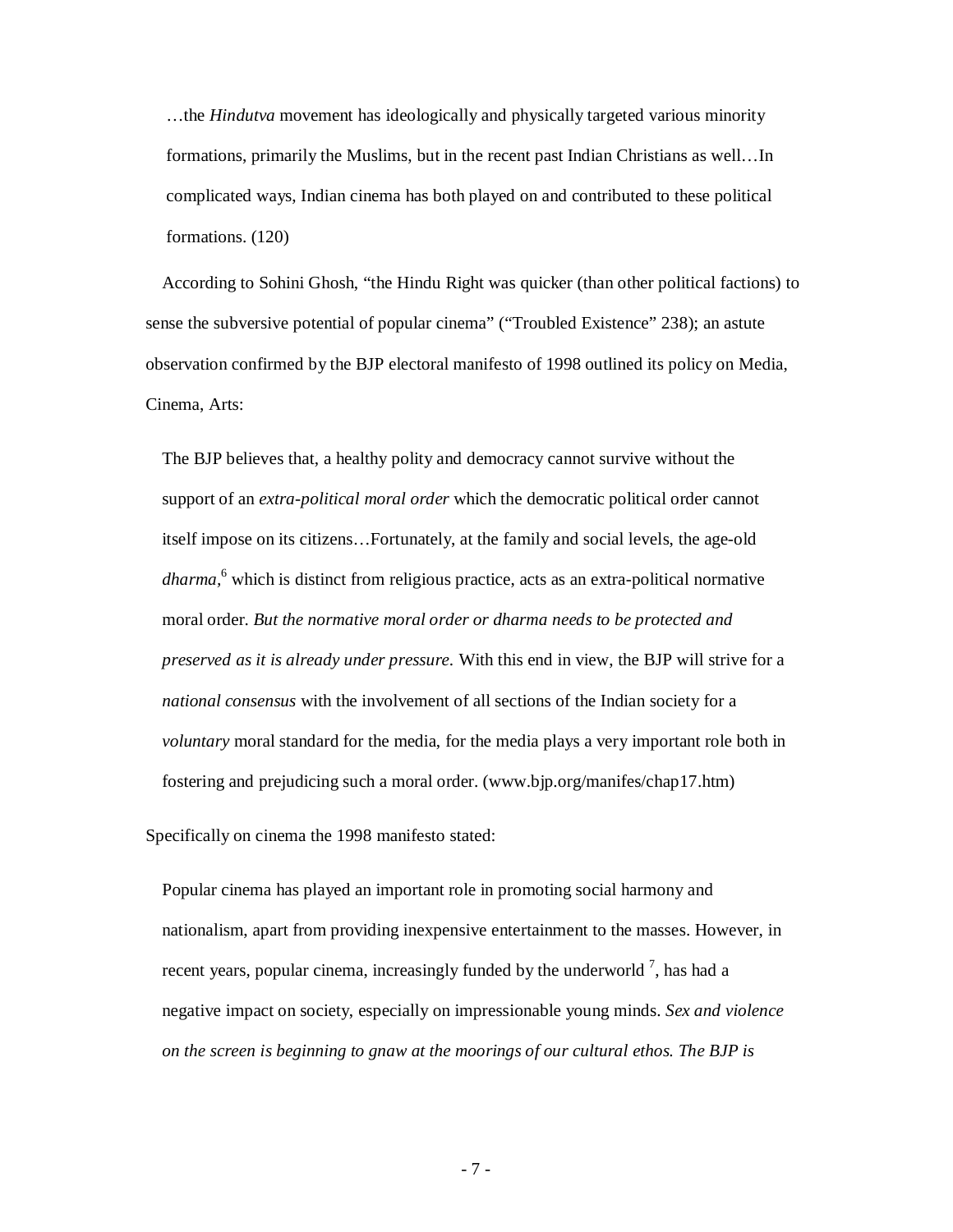*committed to checking this abuse of popular cinema.* (www.bjp.org/manifes/chap17) [added emphases]

I argue that in pursuit of the aforementioned *voluntary* moral standard for the media and the protection of *dharma*, the Hindu Right, initially under the auspices of the BJP Film Cell, acted both as an instigator and a catalyst for moral panics that served its reactionary cultural agenda of homogenisation dubbed "national consensus."

The exponential rise of the Hindu Right through the 1990s coincided with numerous attempts at cultural censorship of speech, paintings, books, magazines, advertisements, Hindi films and television soaps. $8$  Television played a crucial role in articulating and circulating contested nationalist imaginations on Indian/Hindu culture, the nation and national identity with the establishment of foreign and private channels such as Rupert Murdoch's STAR TV post-1991 that ended decades of monopoly by the State channel, Doordarshan. Significantly, the Hindu Right had appropriated the popularity of two serials based on the Hindu epics, *Ramayana* and *Mahabharata*, televised on Doordarshan in the late '80s, to mobilise its brand of nationalism for electoral gains as demonstrated in the seminal work by Arvind Rajagopal.<sup>9</sup> In Shanti Kumar's opinion, it was "disturbing (in)… the way the BJP and its allies willingly perpetuate(d) this fallacious view of religion and nationalism in their electoral politics" (37).

As Kumar observes, "…the medium of television has emerged as the new battleground for competing visions of nationalism, transnationalism, and translocalism in postcolonial India" (156). He argues, through his close readings of "transient transgression(s)" (182) on STAR TV's now-defunct *Nikki Tonight* chat show on which Mahatma Gandhi was referred to as "a bastard *bania*" <sup>10</sup> by a gay rights activist in May 1995, that television "is the preeminent site for the expenditure of cultural excess (often transgressive) in India today… provid(ing) an illuminating framework for the study of

- 8 -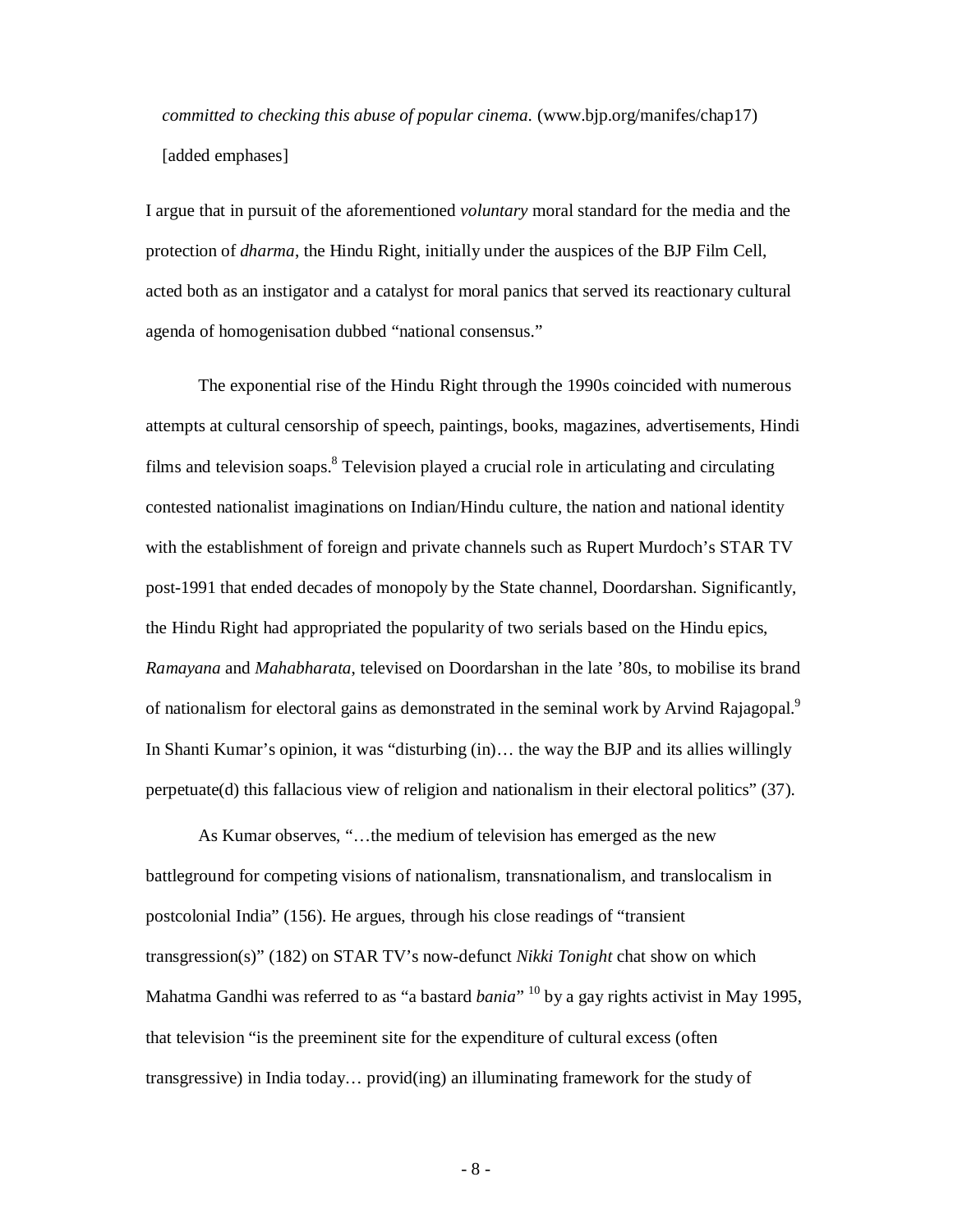unimaginable communities of nationalism in the dynamic flows of electronic capitalism" (186). The Miss World pageant held in November 1996 in the southern Indian city of Bangalore provided a pretext for the BJP "to fuel the cultural anxieties of nationalism" in its aggressive opposition to it that "had the potential to appropriate all other forms of cultural criticism…in the national community" (Kumar 142). The *Hinduvta* concept of Indian/Hindu femininity and its critique of 'decadent' Western/'foreign' notions of female sexuality dominated the hotly-contested cultural debates that "became the symbolic condensation of what India had to fear most from the government's policies of economic liberalization and the growing power of transnational corporations  $(145)$ .<sup>11</sup>

Thus there was a growing tendency towards cultural protectionism as a chorus of voices repeatedly raised objections to 'obscenity and violence' on foreign media channels. A discursive rhetoric of public  $12$  anxiety that repeatedly targeted women and children primarily focused on measures to control the corrupting influence of transnational media (Oza 1067- 1095). 1990s television was crucial for understanding how various 'publics' along religious lines were mobilized in the name of 'Indian' culture and the measures taken to control transgressive moments on television reinforced film and state-sponsored censorship.

#### **Case Study:** *Khalnayak* **(1993)**

In 1993, debates over 'obscenity and vulgarity' gathered momentum with the release of the controversial film *Khalnayak* featuring the provocative song picturisation of the popular Rajasthani folk song *Choli ke peechey kya hai* (What's beneath the blouse?) which self-styled moralists believed plunged the nation into the abyss of moral turpitude. The *choli* controversy debated whether or not the song, based on innuendo and *double entendre*, was vulgar and obscene and exemplified the rhetoric adopted by the BJP and its affiliates to instigate and mobilise public outrage, moral panics and litigations over sexually explicit and/or violent films. The concern over sexual explicitness reached a fever pitch as the song

- 9 -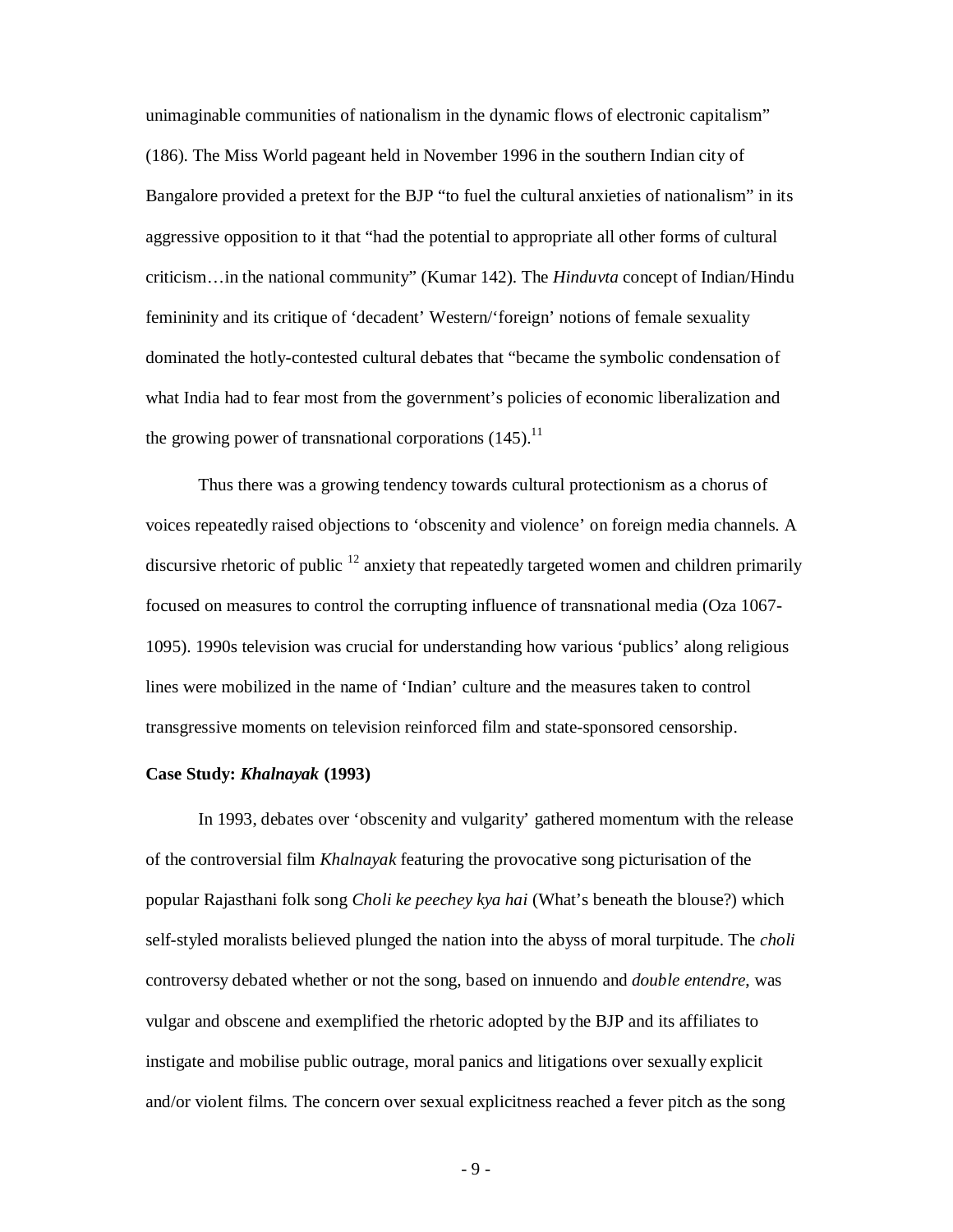articulated a major representational shift concerning women that blurred the distinction between the 'bad' vamp (Westernised, sexy and promiscuous) and the 'good' heroine (chaste and virtuous) (Ghosh 'The Troubled Existence" 238-9). This film best illustrates how the three major players in this drama – the censor, the filmmaker and the public - determined the fortune of a film.

The Hindu Right's attack against the song was led by the *Shiv Sena* in Bombay and the students' wing of the BJP in Delhi. R. P Chugh, an advocate and a BJP supporter, filed a petition in the Delhi High Court asking for the deletion of the film song and a ban on audiocassette sales (Ghosh *Feminists Engage With Censorship*). The petition, in alleging that the song was 'vulgar, against public morality and decency' drew upon three specific assumptions typical of any patriarchal discourse on sexuality in India: firstly that sexuality is obscene; secondly, that any reference to sex amounts to denigrating women, and thirdly, that the entry of sexuality in public space disturbs social equilibrium (Mehta 173). After dismissal of the case by the trial court, the petitioners went to the High Court with the appeal that left unchallenged the court's decision would be an incentive to depicting increasing vulgarity on screen, which in turn, would lead to increasing sexual harassment. The High Court dismissed the petition in a fourteen-page order on the ground that (a) film viewing was a matter of choice with no coercion involved; (b) that it was 'sheer imagination' that the song would lead to 'eve-teasing,'<sup>13</sup> and (c) the alleged vulgarity was acceptable to society in keeping with 'latest developments' in the film world (Ghosh "Feminists Engage With Censorship"*).*

The *choli* song sequence occurs twice in the film. As Ghosh points out, the allegedly 'indecent' sequence is sung and performed by two women masquerading as prostitutes performing in a gangster's den. This sequence gestures towards the subversive as it creates a space for the articulation of female sexuality momentarily in an otherwise male-dominated conservative film (Ghosh "The Troubled Existence" 257). The second sequence, with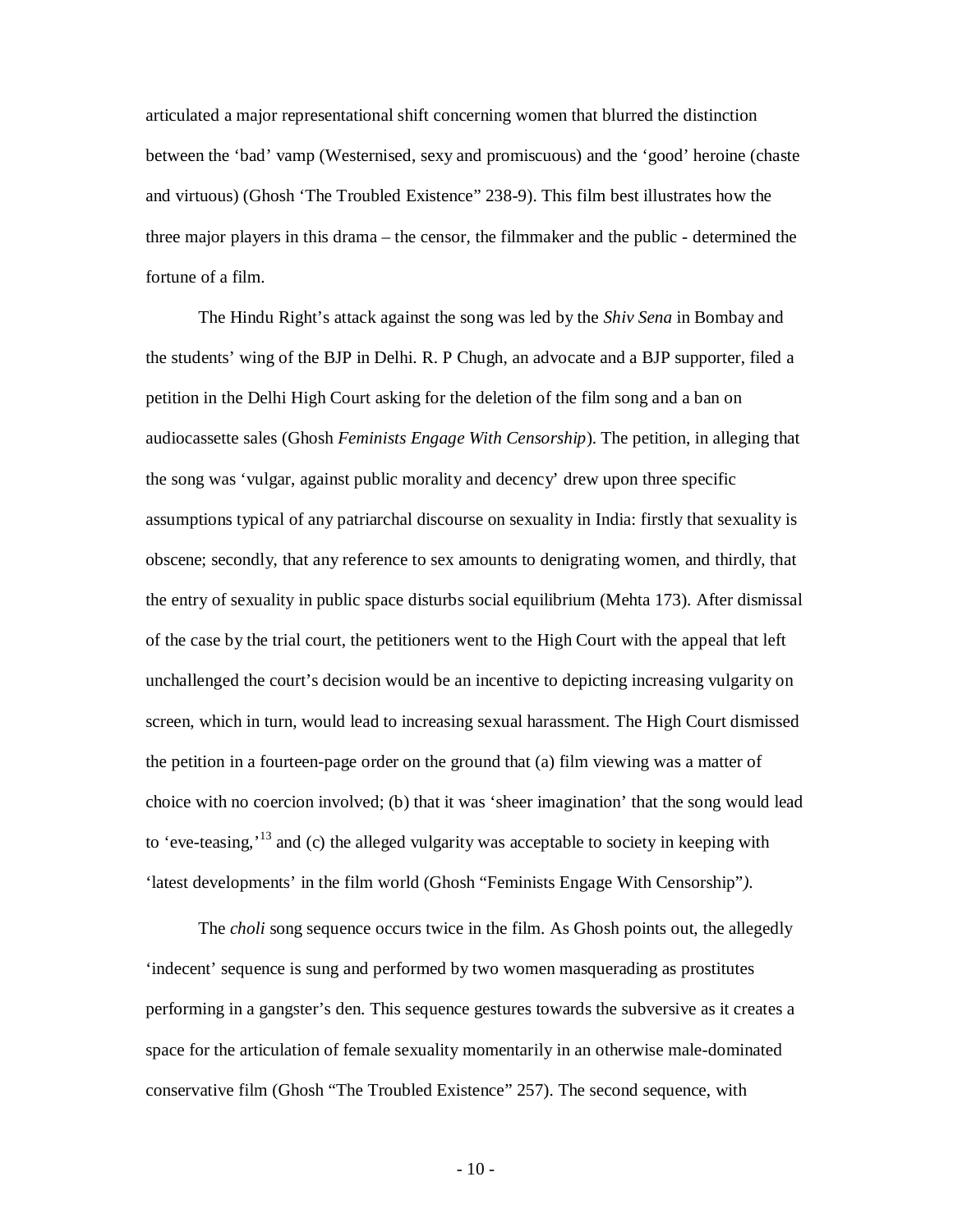identical lyrics and music, is sung and performed by men, culminating in the intimidation and physical assault of the heroine by the male protagonist. Ironically, both the petition and the protesters chose to ignore this sequence whilst demanding "censorship of not the sequence that actually depicted violence against women but one that represented sexual agency on their part" (Ghosh "The Troubled Existence" 239).

*Khalnayak* was ultimately granted a UA certificate  $14$  subject to seven cuts, three of which pertained to the "*first picturisation of the song*" in Reel No. Six and read as follows:

- Delete the words "What is beneath the blouse" from the song sequence
- Delete the visuals of Ganga pointing at her breast in the song...
- Delete the close visuals of pelvic jerks of dancing girls in the beginning of the song "What is beneath the blouse" (Mehta 178)

In effect shots of the actress' heaving breasts and the pelvic jerks of dancers were excised from the final version. Thus in its intense scrutiny of the female body, the censorship and obscenity codes governing Hindi cinema exemplify how the state isolates it as the prime site of control and regulation in the public sphere.

The public outrage and the rhetoric of moral indignation over the unabashed, self – reflexive celebration of female sexuality and the female body in the song picturisation found expression in innumerable complaint letters to the Chairman of the Censor Board, many of whom were BJP members such as the President of the BJP Women's Wing who wrote:

*Choli ke peechey kya hai* is an obscene song and as a result of which new anti-social elements have got the excuse of singing this song on seeing girls. Many incidents of eveteasing have occurred. The film song singers only just to earn money are shamelessly singing such type of songs which are against the public interest. (Mehta 174)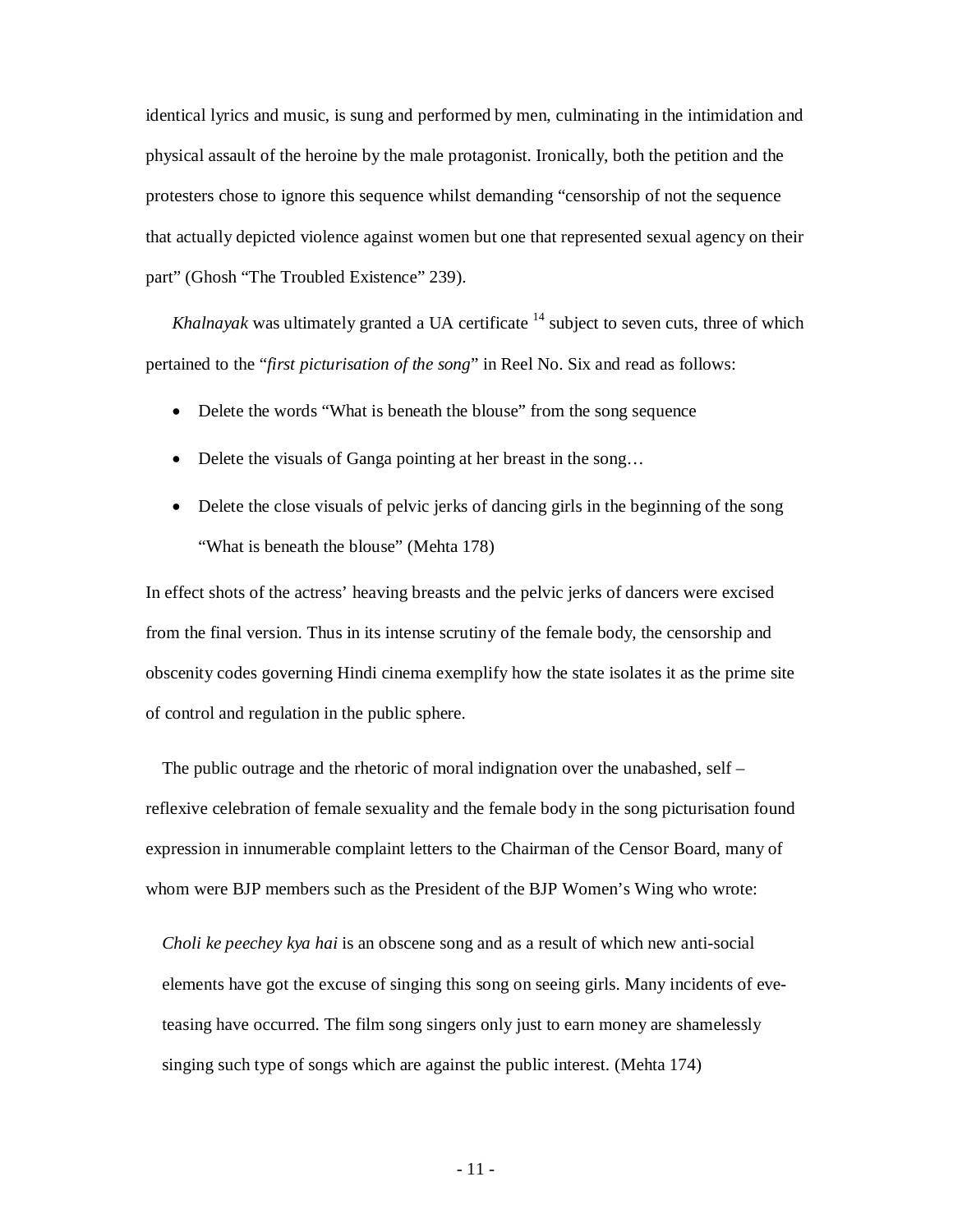Another BJP member observed that due to the song being sung by anti-social elements "it had become very difficult for girls and women to go out. In case the above song is going to continue, the next song would be: *kachi ke peechey* (behind the underwear) and *peti cot ke peechey* (behind the petticoat)…" (175)

Thus, recurrent opposition "over the perceived proliferation of visual sexual images under globalisation" (John & Niranjana 581-4) was indicative of a growing anxiety and unease about the emerging visibility of female bodies/sexuality and the predicaments that larger forces of globalisation generated. According to Brinda Bose,

the past decade (1990s) has been enormously significant for censorship in India (xiv)….the BJP had a determined agenda by which it used its state machinery to systematically suppress what it considered 'wrongful' representations of sexuality (among other issues) in the Indian mass media. (xxxix)

It may be said that the *Khalnayak* controversy triggered what Brinda Bose refers to as a "BJP censor-wave" of films such as *Bandit Queen (*1994), *Kama Sutra* (1996), *Maachis*  (Matches, 1996), *Char Adhyay* (Four Chapters, 1997), *Train to Pakistan* (1997), *Zakhm* (Wound, 1998), *Godmother* (1999) and *Gajagamini* (2001) suggesting that "the proliferation of 'cases' involving state interventions in censoring sexual representations over the past decade indicates that such an avowed agenda was being relentlessly pursued" (xxxix). However, as the next case study reveals, it wasn't only sexual images that provoked censorship as the fear of communal violence provided yet another pretext for state intervention.

#### **Case Study:** *Bombay* **(1995)**

The Censor Board's handling of Mani Ratnam's film *Bombay* would become a showcase of bad practice as the police, the Chief Minister and the *Shiv Sena* leader Bal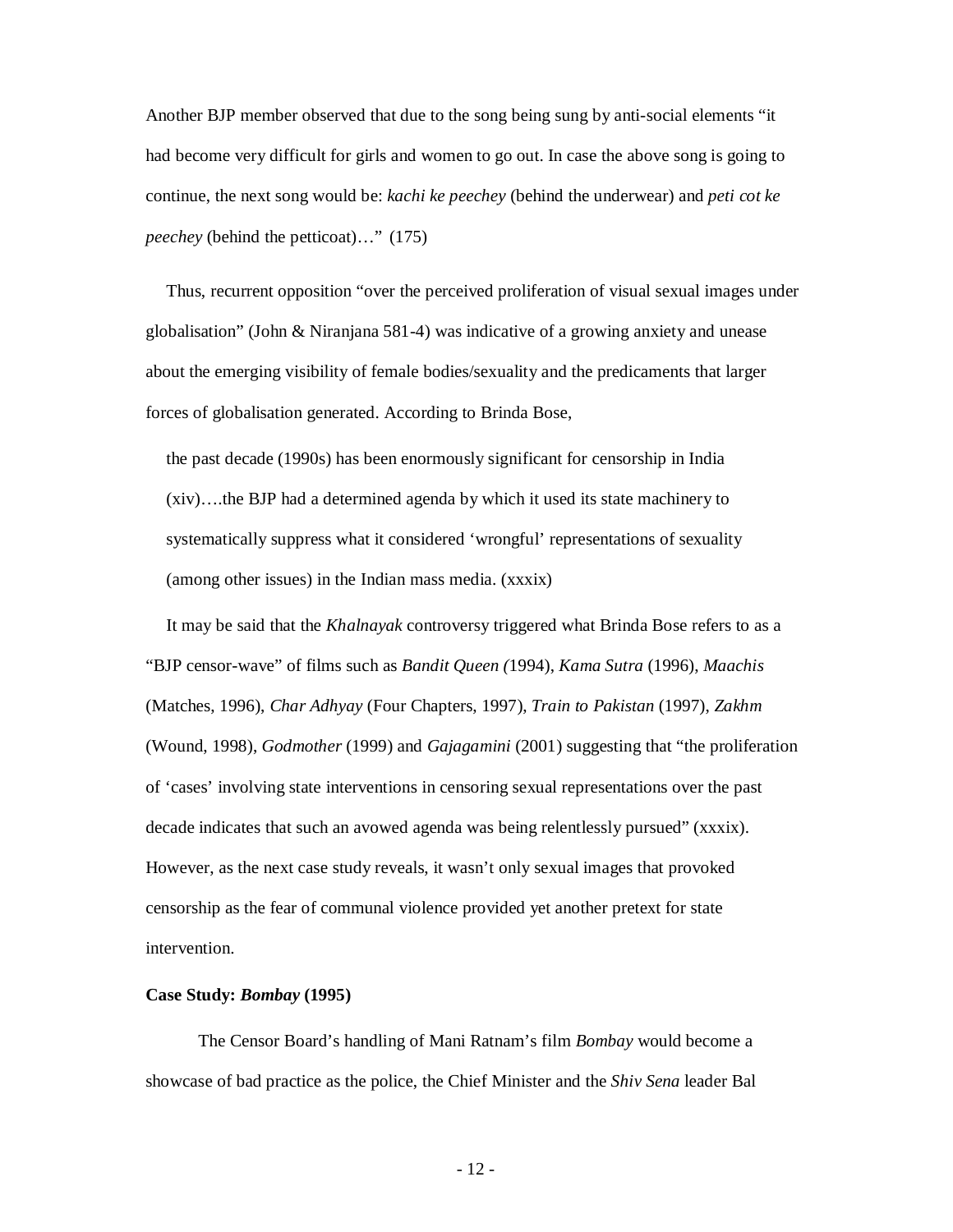Thackeray, "the ex officio Board of Censors" (Gopalan 27) would be asked to act as proxy censors which would set a sinister precedent for future 'mob' censorship <sup>15</sup> as exemplified by Deepa Mehta's films *Fire* in 1998 and *Water* in 2000 which was abandoned before filming commenced due to violence by Hindu vigilantes.

In 1995 the pre-release tensions surrounding *Bombay* brought to the fore simmering Hindu-Muslim tensions inflamed by the demolition of the mosque, the Babri Masjid  $^{16}$  in December 1992 by the Hindu Right. *Bombay* threatened to open old wounds and insecurities of the Muslim minority that was living in fear of a recurrence of the 1993 communal riots and violence in Bombay, reportedly exacerbated by Thackeray's incendiary hate speeches and a communalised police force. The film, set against the backdrop of these riots, daringly portrayed a love story of a Hindu man and a Muslim woman. It provided sufficient fodder for yet another protracted censorship controversy involving the State, the police and the *Shiv Sena*, with the Censor Board caught in the interstices of this complex and nebulous power relation. Lalitha Gopalan asserts that

…as with all negotiations between the state and film producers in the 1990s, *Bombay* too had to contend with the extraordinary powers of the Hindu right in what can only be characterised as the slow erosion of civil society, most evident in the dismantling of the legitimate process of statecraft, which was superseded either by the military and state police forces or by vigilantes. (26)

Fearing the release of *Bombay* would create law and order problems from the *Shiv Sena*, the Revising Committee of the Censor Board constituted by its chairman Shakti Samanta (a well-known director of Bengali and Hindi films) previewed the film along with home ministry and crime branch officials. According to two reports in the *Indian Express*, five topranking police officials were deputed by the Home Ministry to decide if *Bombay* was fit for

- 13 -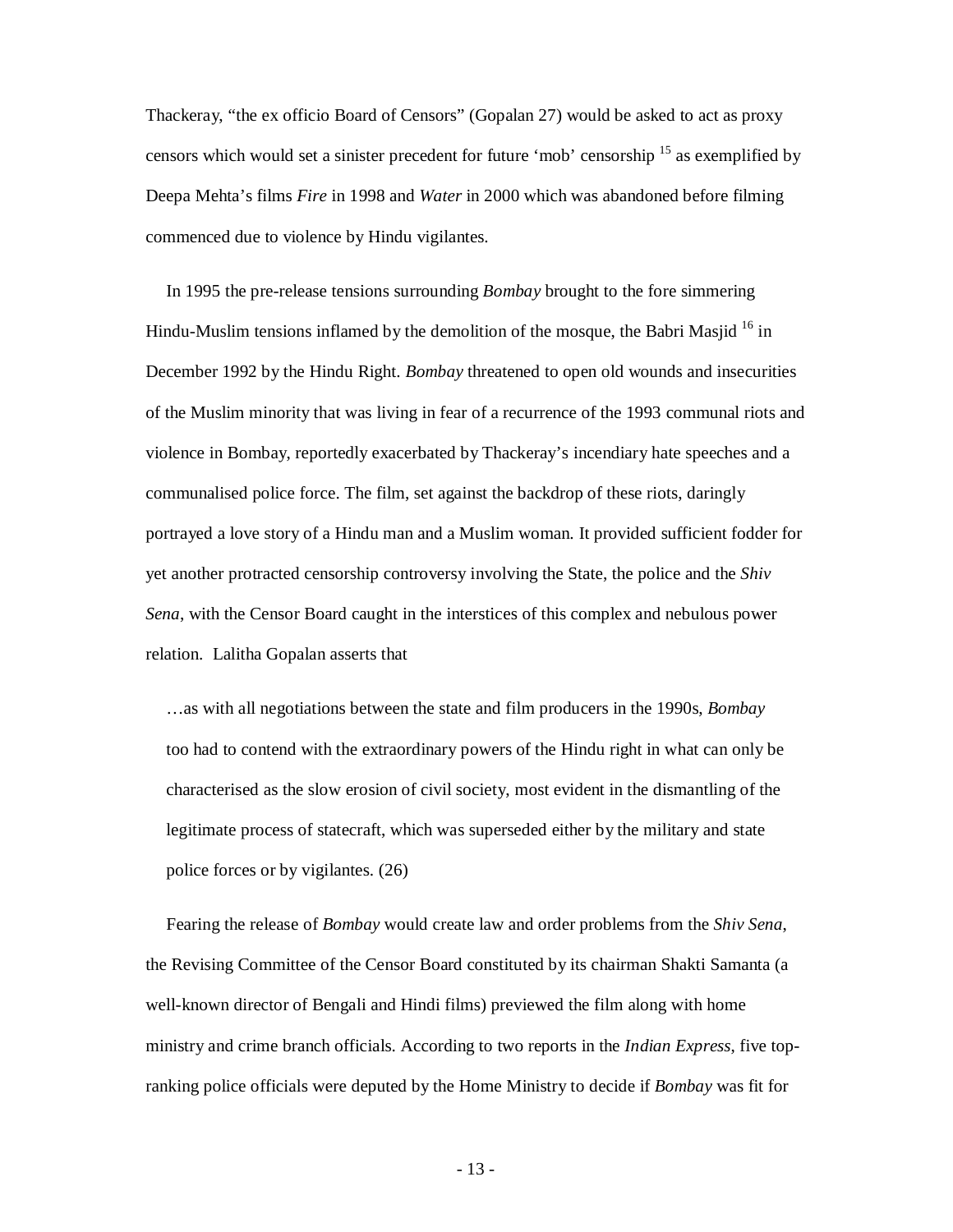public consumption. The Bombay city police commissioner "felt the film was not fit for public viewing and that its exhibition involved risk" (Noorani 240). In a clear abdication of the statutory power vested in the Censor Board, Samanta decided to seek the Home Ministry's expert opinion as the film dealt with a sensitive issue. A hard-hitting portrayal of Thackeray<sup>17</sup> was considered to be too 'strong' by the Censor Board despite the dialogues being a direct lift from his inflammatory speeches about 'ethnic cleansing' in Bombay. A decision remained pending in the interim as the government took its time.

According to Noorani, Samanta's decision to refer to the police as proxy film censors was unconstitutional, contravening a 1989 Supreme Court judgement <sup>18</sup> that baldly asked the question: "What good is the protection of freedom of expression if the state does not take care to protect it?" thereby making it impermissible to delay, let alone refuse, certification because of the fear of violence. Not only did the Censor Board and the Chairman make a mockery of the law, they violated Section 5 of the Cinematograph Act, 1952 which provides for outside assistance only through advisory panels thus ruling out extra-constitutional or extra-legal assistance. The Act confers discretion on the authorities it sets up and the Censor Board cannot abdicate its duties and functions in favour of others be they the police or the chief minister (240). According to Pendakur, "…by playing it safe bureaucratically and handing over its authority to the Home Ministry and the chief minister of the state, the chairman of the Board abdicated his responsibility to uphold the law" (*Indian Popular Cinema* 81).

In a placatory telex message to the Information and Broadcasting Ministry the regional officer of Bombay elaborated on the six general cuts leading to a "U" certification  $19$  that included deletion of the words 'Pakistan', 'Islamic state' and 'Afghanistan' wherever it occurred; deletion of the visual of all exterior shots of Babri Masjid; the dialogue and visuals of the character based on Thackeray, visuals of paramilitary men firing at a crowd with white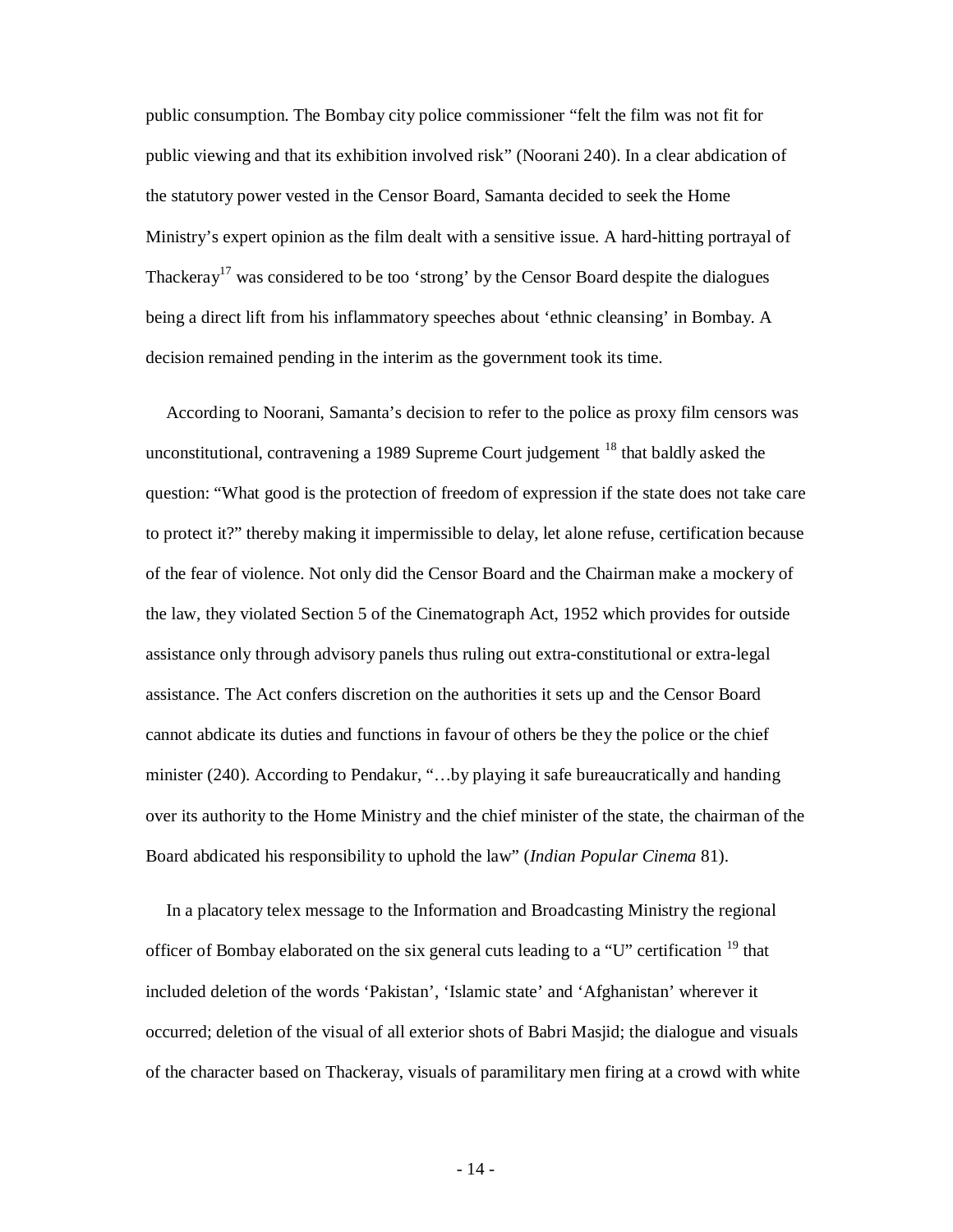cap on the ground, implying worshipping Muslims, and, the reduction of violent scenes by 25%.<sup>20</sup> Perusing these recommendations, Gopalan writes:

…it is clear that the recommendations tended to protect the police from allegations of partiality and of excessive force, and, in effect, implied that the Muslims' response to the Hindu right for demolishing *Babri Masjid* had been unwarranted…there is no doubt that the need to place blame or to understand the motivation of the riots now seems more arbitrary than should have been necessary in a narrative film…(26)

To complicate matters further, "Thackeray would play a significant role in the film's postproduction phase, demanding changes and exercising his authority as the head of the powerful Shiv Sena" (23). After a special screening of the film Thackeray expressed his displeasure on seeing his character, played by Tinnu Anand, portrayed as repenting at the violence caused by his party. This scene was excised in the version finally released, the director having submitted to pressures from Thackeray although some of his other demands such as removing a character, re-shooting it with another actor and changing the name to *Mumbai* were not met. Under the given circumstances, this was a feat since, as Gopalan remarks, "Thackeray is accustomed to having his demands heeded and his every whim entertained. Given his expanding dominion, it is surprising that Ratnam managed to retain the title *Bombay*" (28).

Submitted for a routine certification on 25 December 1994, *Bombay* had to clear ten different levels of committee before the Board of Censors passed a ruling and was finally released in Bombay on 15 April 1995 (Gopalan 24, 32). However, despite complying with the cuts ordered by the Censor Board and negotiating with Thackeray the director received death threats and in July 1995 he survived an attempt on his life when his house was bombed (Pendakur "Censorship" 26). Pendakur observes,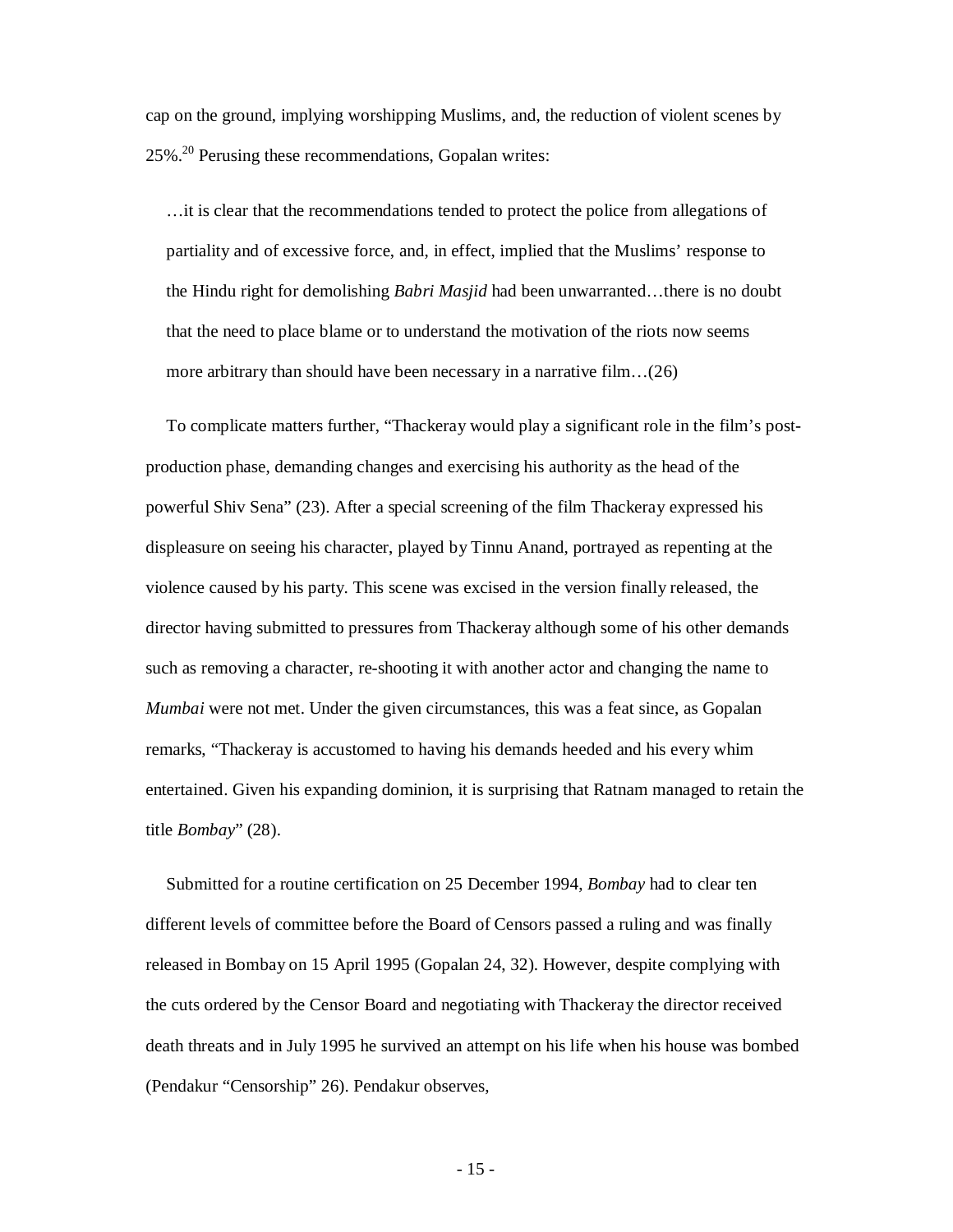these incidents prove that no matter how many cuts or compromises, the film would be opposed by someone or the other and that the role of the state should be to protect free expression and not to second guess how the viewers would respond or which political party would oppose the film. ("Censorship" 26)

Notably during this period increasing calls for the outright banning of films reached a fever pitch. Such rhetoric called for further governmental policing of cinema. Muslims groups viewed the film as "anti-Islamic," objecting to certain scenes allegedly misrepresenting the religion, and called for the government to first censor, then ban the film. Dissatisfied by the state's response which they feared was partisan towards the Hindus, Muslim leaders ultimately called for the boycott of *Bombay* (Gopalan 29-32).

Thus, *Bombay* was ravaged by various competing authorities attempting to re-inscribe itself in its production and reception, a text so excessively worked over and compromised that it resulted in half truths, historical inaccuracies and distortions, a "disingenuous evenhandedness" (Gopalan 36) in locating responsibility for the violence of 1993 and "a gaping hole in the representational regime of the film that conveniently exculpate(d) the police" (Gopalan 35).

The case study provides evidence of the growing politicisation of the censorship process through the 1990s. According to *Times of India*, "the past decade (1988-1998) has been the decade of intolerant censorship by governments held to ransom by lumpen elements…the lumpensation of Indian democracy has been crowned by censorship by lumpens…successive governments (having) succumbed to mob pressure" (Dhavan). Frequent recourse to manifest and 'mob' censorship revealed the political anxiety of the Hindu Right to influence public opinion whilst attempting to stifle oppositional discourses. "Underlin(ing) how aggressive responses to cinema (were) becoming a routine occurrence," in a strongly-

- 16 -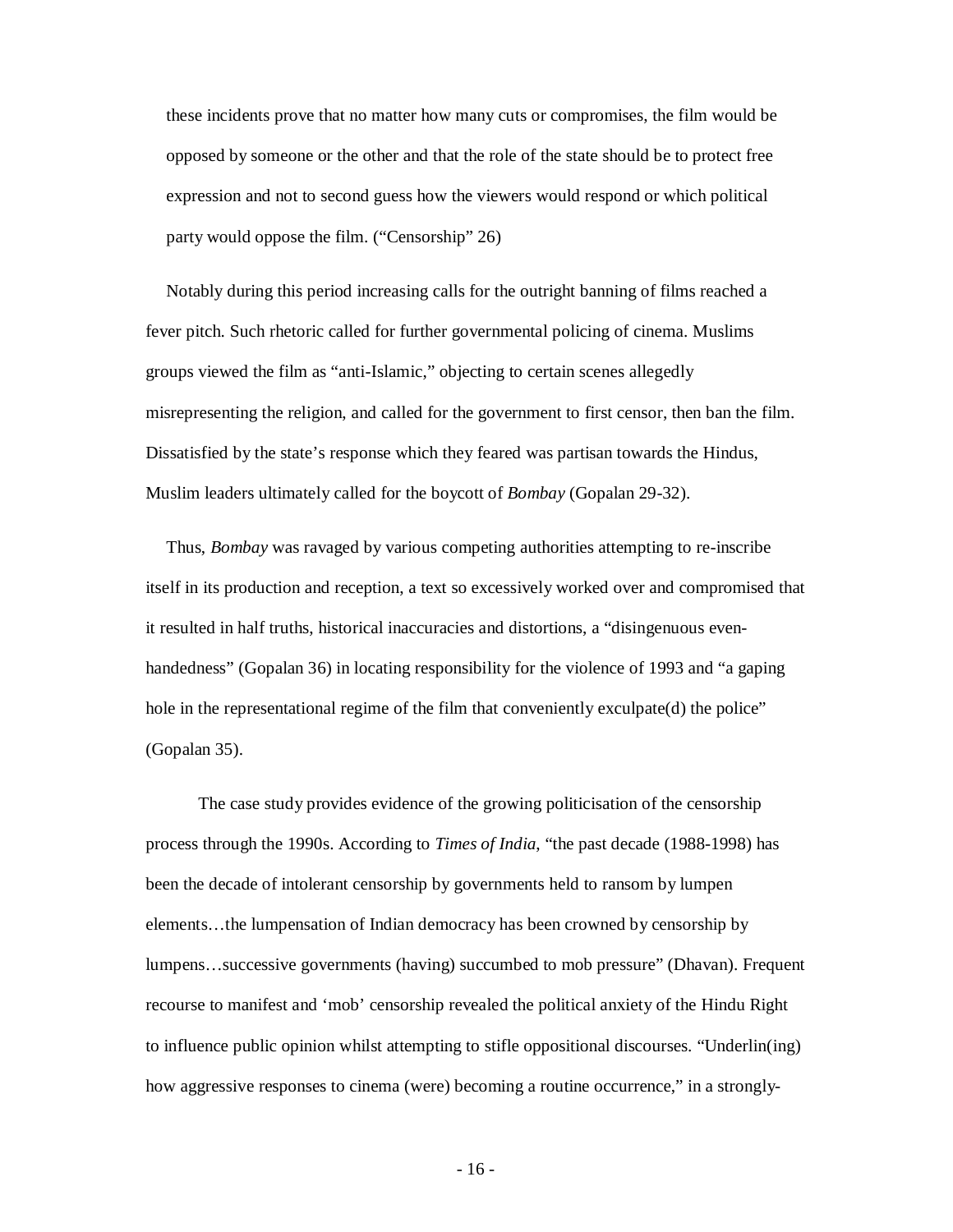worded *Times of India* article entitled, "Cinema pays the price when government gives in to fringe elements," author and academic, Vrinda Nabar opined, "extra-constitutional interference is becoming a way of life, and violence is increasingly seen as a legitimate way to address issues…whether it is the cinema...(or) anything that is state controlled" (Sekhar and Shedde).

#### **Case Study: W***ar and Peace* **(2002)**

During the BJP governance from 1999 to mid-2004 the Censor Board unleashed a repressive regime of indiscriminate excision and expurgation of films that included documentary cinema. The extreme politicization of the censorship process is best illustrated by the treatment meted out to Anand Patwardhan, India's most famous documentary filmmaker and well-known for his "courageous, cinematically challenging films about key socio-political issues" (Rajadhyaksha and Willemen, 174), who had been embroiled in a lengthy legal battle over *War and Peace* (2002), a film that was openly critical of the Hindu Right's jingoistic politics.

At this point I should mention that by including a discussion of *War and Peace*, I am positioning documentary films alongside commercial Hindi films whilst acutely aware that the circuit of distribution and exhibition for documentary films is very different when compared to popular Hindi films. It is important to emphasise that the history of documentary filmmaking in India has a separate trajectory and the 'public' for documentary films such as *War and Peace* is imagined (both by filmmakers and state institutions) very differently.<sup>21</sup> Documentary films have been historically invested with notions of "truth" and "realism" by both the state and Indian audiences. Associations with veracity would often justify more stringent censorship of documentary and non-fiction films by the state compared with the fictional mode of representation of popular Hindi cinema, famous for its dream/fantasy sequences and song and dance picturisations.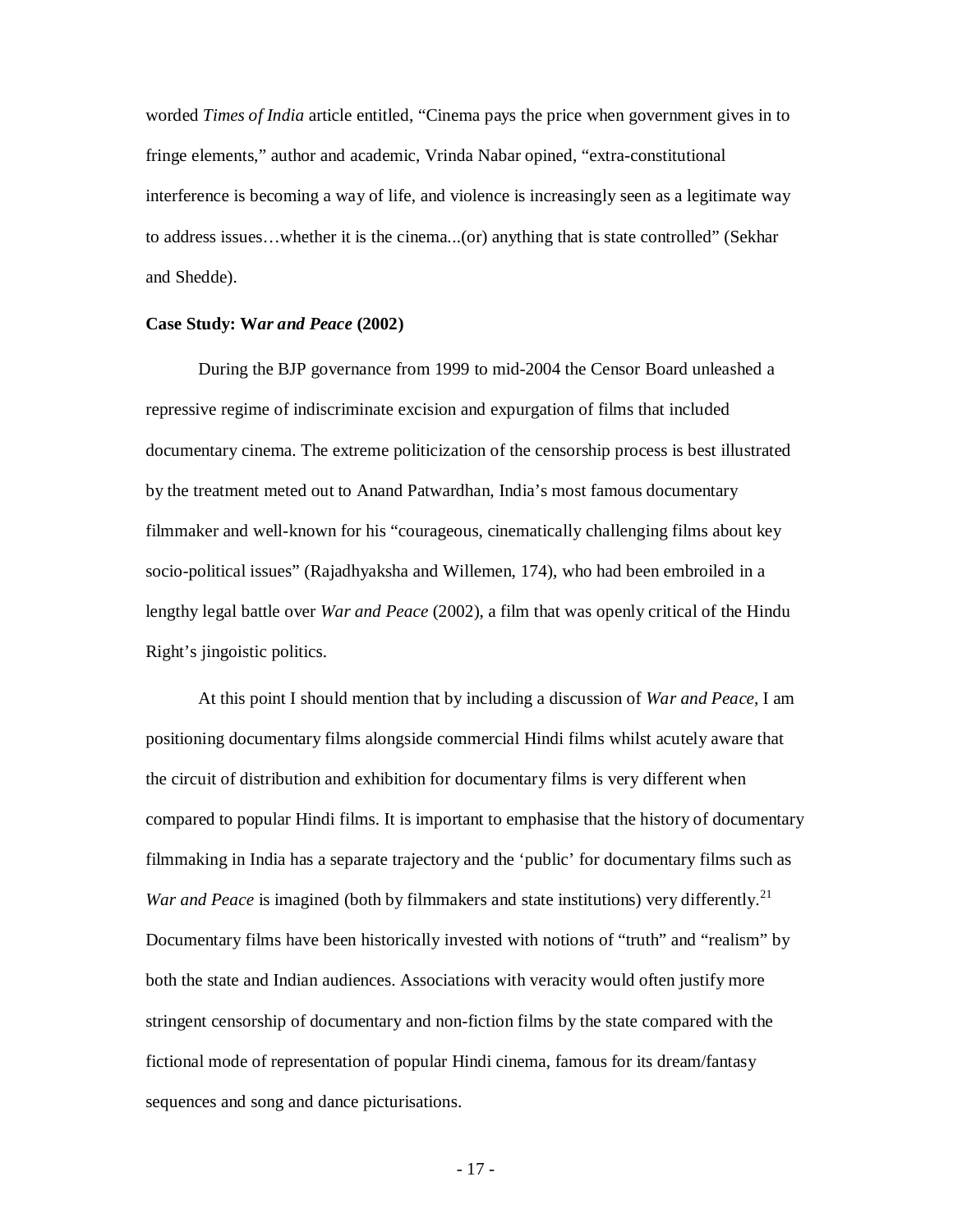Filmed over a period of three years following the 1998 nuclear tests in India, *War and Peace* is a three-hour long documentary that explores the rise of Indian jingoism, militarism and the globalisation of the arms trade. It begins with the assassination of Mahatma Gandhi and follows the rise of fundamentalism and the spread of nationalist propaganda. The portrayal of the glaring sense of misplaced patriotism instigated by politicians is striking (Katakam "A Battle Won").

The struggle with the Censor Board began when the Examining Committee (two out of the four committee members being functionaries of the ruling BJP) recommended six deletions which the director refused to accept. On presenting the film to the Revising Committee, then headed by a former BJP legislator from Gujarat, the deletions were increased to twenty-one cuts, which on appealing to the Film Certification Appellate Tribunal (FCAT) were reduced to two cuts with one addition to be made. The director petitioned the High Court to remove all interventions. Meanwhile in an unprecedented move by the Censor Board, it petitioned the High Court to overrule FCAT's directives and re-impose all the twenty-one cuts (Katakam "A Battle Won"). According to the filmmaker, the cuts demanded by the Censor Board reflected a partisan attitude, driven by a political agenda that took exception to the mildest criticism of the BJP.

The legal wrangle finally came to an end after one and a half years when the Mumbai High Court ordered its release without any cuts or changes since the Censor Board was forced to withdraw a petition that turned out to be baseless. According to the filmmaker, the judges had asked the Censor Board if they had ever in their history appealed against the orders of their own higher authority. When the response was negative the judges then inquired as to *what special interest* the Censor Board had in the matter of *War and Peace* that had prompted them to challenge the order of the FCAT. Since no coherent reply was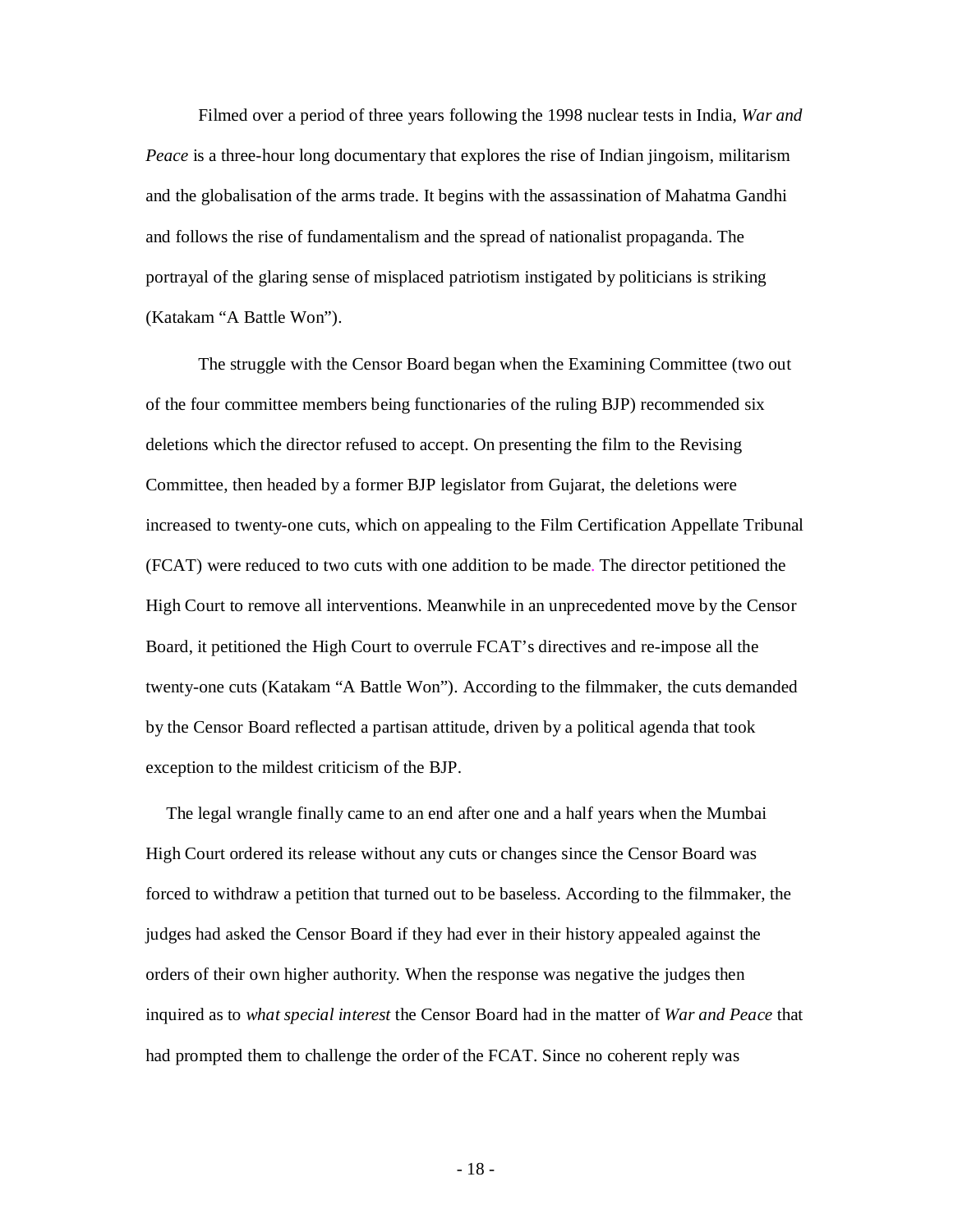forthcoming, the Censor Board at the suggestion of the judges withdrew its petition challenging the order of the FCAT (www.patwardhan.com/writings/press/042403.htm).

The High Court's verdict, mentioned on Patwardhan's website, is significant as it underscores attempts by the Censor Board to infringe upon freedom of speech and expression and to compromise democratic aspirations of the nation. It reads thus:

It is quite possible that the persons in authority today may feel that what they see is the only correct facet of it though it may not be so. It is only in a democratic form of government that the citizens have the right to express themselves fully and fearlessly as to what is their view point… Freedom of speech and expression is important not merely for the consequences that ensue in the absence thereof but since the negation of it runs as an anti-thesis to basic human values, instincts and creativity. It is high time that the persons in authority realize the significance of freedom of speech and expression rather than make and allow such attempts to stifle it.

(www.patwardhan.com/writings/press/042403.htm)

The Censor Board had objected to several scenes that allegedly violated its guidelines and if screened would create a law-and-order problem. The cuts were a blatant revelation of the political power that manipulated the Censor Board and therefore warrant closer analysis. Sample cuts were made available to the public in a press release by the filmmaker in 2002 where he mentioned how he discovered that two of the four members of the Examining Committee were functionaries of the ruling party (Patwardhan "21 Cuts"). Cut One demanded the deletion of the visuals of Mahatma Gandhi being shot by his killer who was a member of the *Rashtriya Swayam Sevak* (RSS), another right-wing Hindu party whose ideology is shared by the BJP. Cut Two was made on the grounds of violence -- the filmmaker is quick to point out that "a visit to any Bollywood film will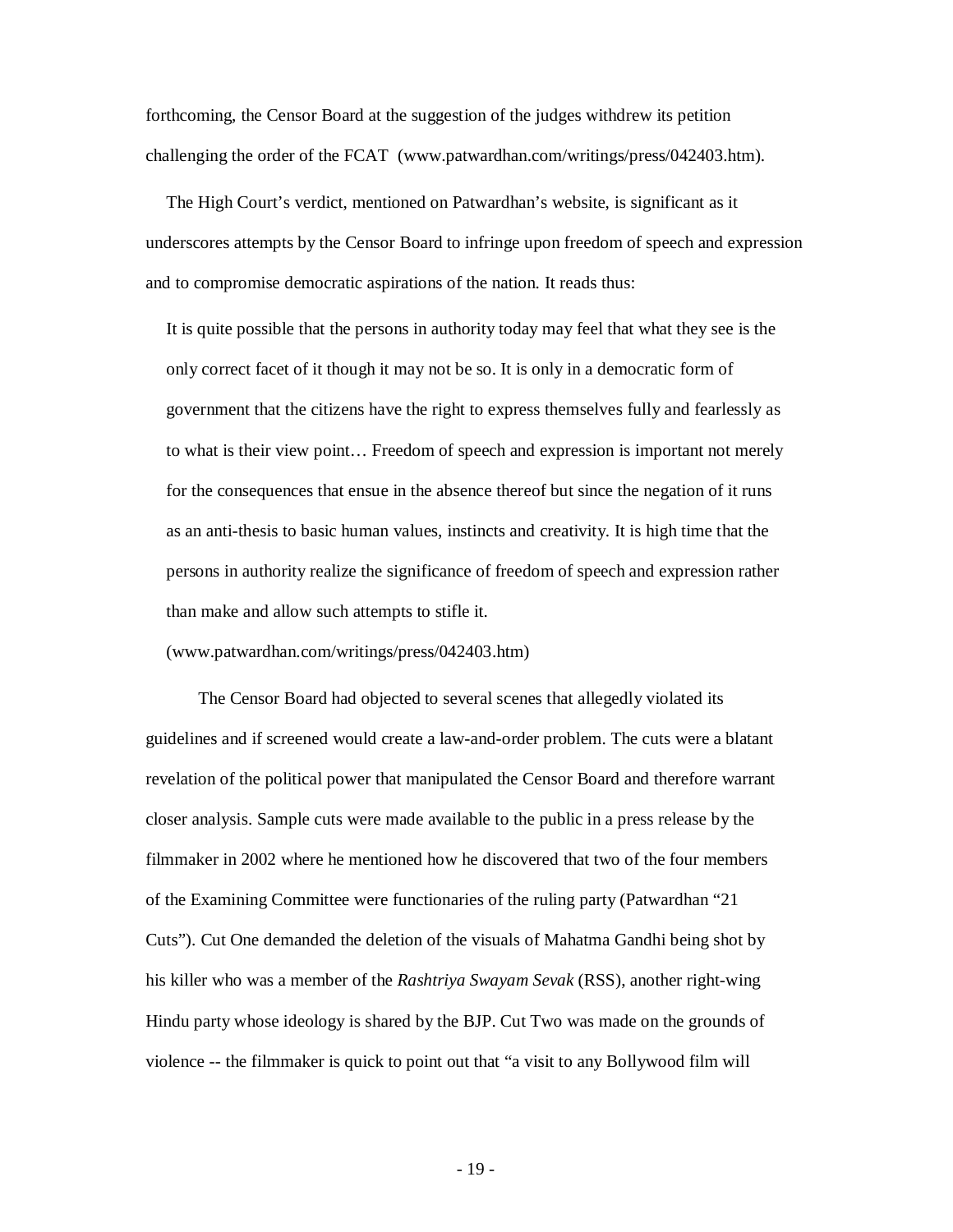prove how lax Censor Board (sic) is about gratuitous violence in the entertainment driven commercial cinema" (Patwardhan "21 Cuts").

The Censor Board have repeatedly overlooked the violence in so-called patriotic films such as the 2001 jingoistic film *Gadar: Ek Prem Katha* (Mutiny: A Love Story) or the 2003 *LOC* (Line of Control), a film on Indian soldiers fighting during the Indo-Pakistan war at Kargil. However, quite perversely, the Censor Board tried its level best to prevent a documentary on peace and communal harmony from being screened justifying its concerns on the grounds of law and order. It is ironic that "nuclear weapons (were) believed to prevent war and a film on peace (was) seen as a potential instigator of violence" (Joseph "Censoring peace amid nuclear 'deterrence'").

Cuts Five, Eight, Seventeen and Eighteen were all deletions of references to the BJP. Cut Nine was a Dalit (low caste) song about the killing of Gandhi by a Brahmin. Cut Sixteen asked for the deletions of visuals of the President of India, who is coincidentally a scientist responsible for India's nuclear development, whilst Cut Twenty one, probably the most shocking in a list of undemocratic cuts, was a general cut asking for the deletion of all visuals and dialogues of all political leaders including the then-President, Prime Minister and Ministers (Nanda "Censorship and Indian Cinema").

In February 2005 *War and Peace* won the National Award awarded by the same President responsible for the nuclear bomb and whose visuals had been at the centre of controversy. It is important to note here that the BJP-led NDA government had lost the general elections in May 2004, much to the shock of pollsters and political pundits alike. The case study thus illustrates the vulnerability of Indian cinema to State pressures and the distortions that can take place when decisions are based on biased political considerations. As Shammi Nanda asserts, "It was a clear case of the Censor Board acting as an institution of the State to direct public discourse and to safeguard its interests" since "*War and Peace*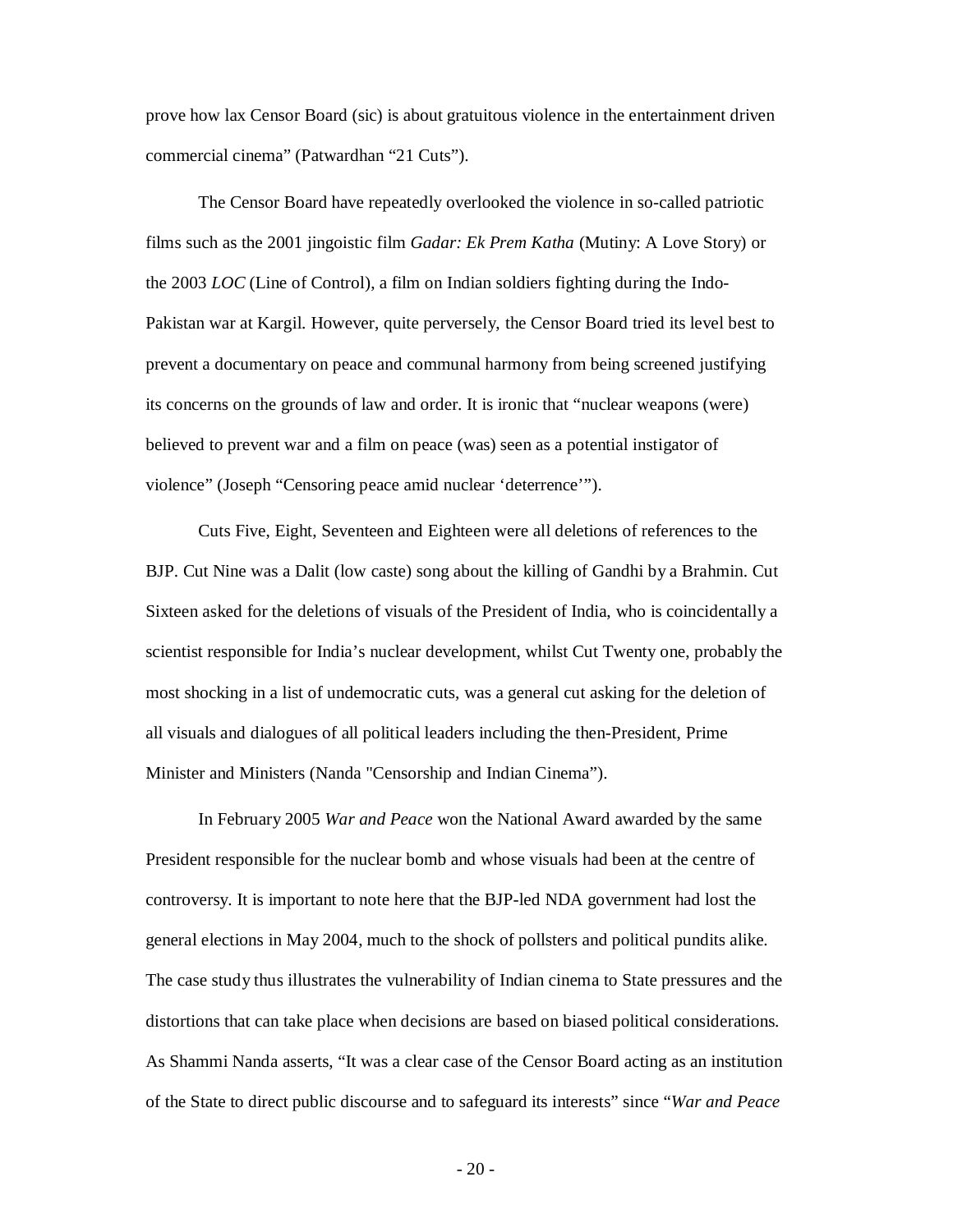was critical of India's nuclear bomb which had been projected by the State as a major national achievement…" ("Censorship and Indian Cinema").

However, it is also important to recognize ongoing efforts, such as the "Campaign Against Censorship" launched by a coalition of three hundred documentary filmmakers in August 2003 (www.freedomfilmsindia.org/aboutus.asp), that have been successful, particularly in recent times with the decline of the right-wing, in mobilizing public opinion against a repressive state censorship regime. Since hegemony is always contested and unstable it is of significance to note that the state's attempts to re-inscribe itself in the process of meaning production and reception have not been total and all-powerful.

#### **Censorship and Cultural Nationalism**

Writing in 2002, Ashish Rajadhyaksha suggests that "the BJP's own investment into the concept of a 'cultural nationalism' (took) the lead in resuscitating the concept of nation from the very real threats that the State face(d) as an institution of legitimation, particularly following its policy of widespread disinvestment in a range of functions" ("The Bollywoodisation of the Indian Cinema" 102). Was censorship in the 1990s then a political instrument wielded to assert the supremacy of State power and governance since it was being challenged by a convergence of external forces such as economic liberalization and foreign capital investment, globalization and the 'invasion' of foreign satellite television? And following from Rajadhyaksha's illuminating work, how can one situate the question of censorship now that the state has reworked its relationship to the film industry post-1998? In the present context, censorship is more relaxed with the proliferation of sexy item numbers and a new trend of erotic films exploring female sexuality in Hindi cinema (as well as in other regional cinemas such as Tamil and Telegu) such as *Jism* (2003), *Khwahish* (Desire, 2003) and *Murder* (2004), with scantily-clad Indian actresses such as Bipasha Basu and Mallika Sherawat, making *Choli Ke Peeche* seem quite tame in comparison (N.K. Deoshi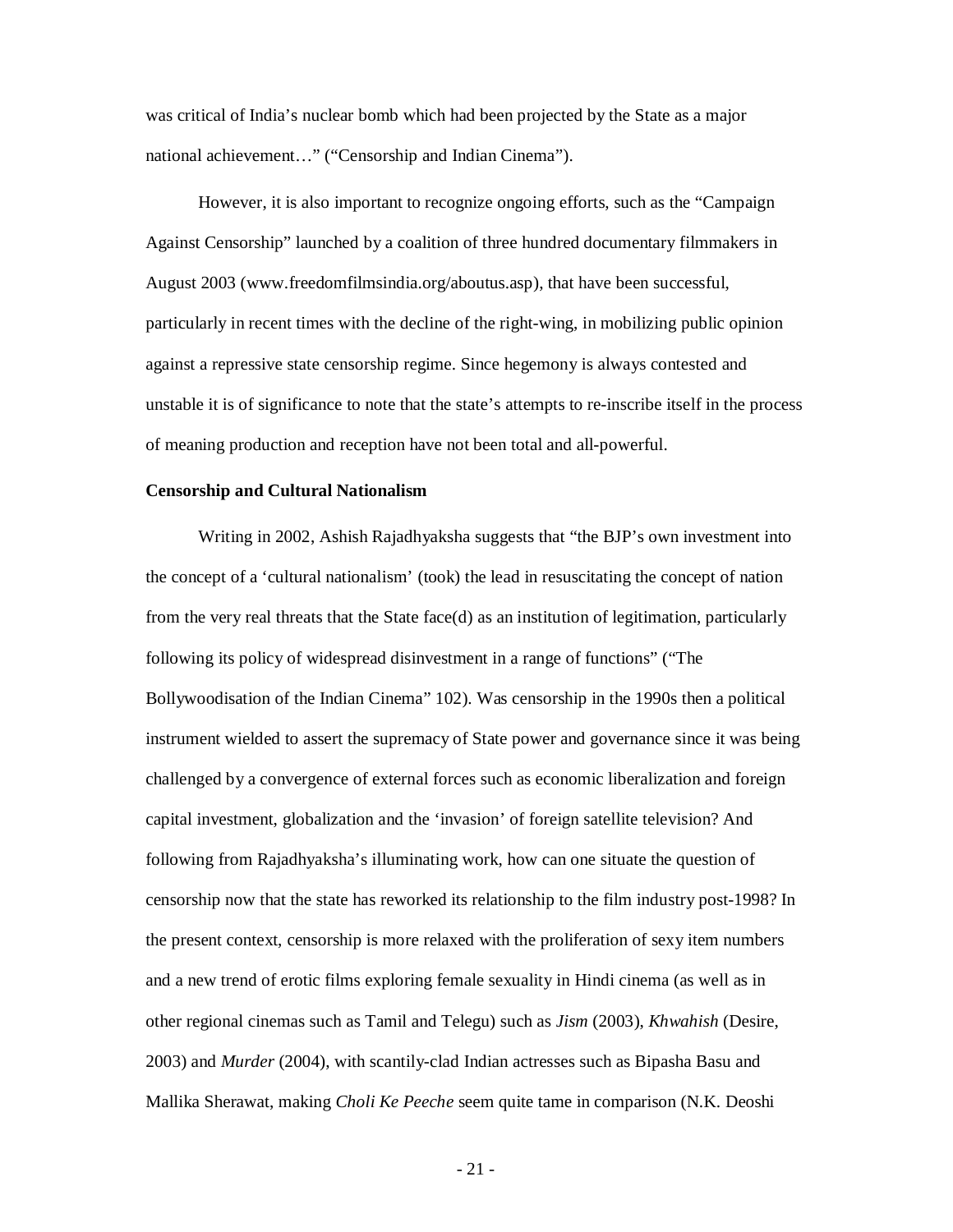"Bollywood: Sex out of the Closet in 2003"). And communal violence has appeared subsequently in Hindi films to some powerful effect such as in *Dev* (2004), with its strong implications of just who is fanning the communalist flames. How can one account for this unexpected liberal turn from roughly 2003 onwards?

I would like to propose, by way of a possible answer, that censorship was a fundamental principle of Hindu cultural nationalism which was in gradual decline, post-Godhra riots  $^{22}$  in 2002. Through the '90s, with the ascendance of the Hindu Right, the Indian nation was re-imagined as Hindu. I argue that this re-invention of the national imaginary through the lens of a militarized Hindu nationalism was based on the broad conceptualisation of censorship as a process of selection of one hegemonic discourse over another. Censorship could thus be understood not only at the cinematic level of cutting and excision but also as a way of reading Hindu nationalist discourse that was predicated on a series of exclusions. This was achieved through the process of censoring the other from the national imagination -- the other often donning various garbs of the Muslim, the sexual female subject, the poor, the rural, the lower caste and even the West according to the Right's political and cultural agenda. As Peter van der Veer points out, "Nationalism is a selective, homogenizing discourse that tends to demarcate social boundaries sharply and to narrow down the diversity and ambiguity of everyday life (105)." This imaginative remapping of India as Hindustan or the land of Hindus led to, what the Nobel Laureate Amartya Sen in his book *The Argumentative Indian* refers to as, the "miniaturisation" of the nation that was based on a "belligerently sectarian interpretation of Hinduism," severely undermining India's capacious, heterodox past, its celebration of plurality and tolerance (46).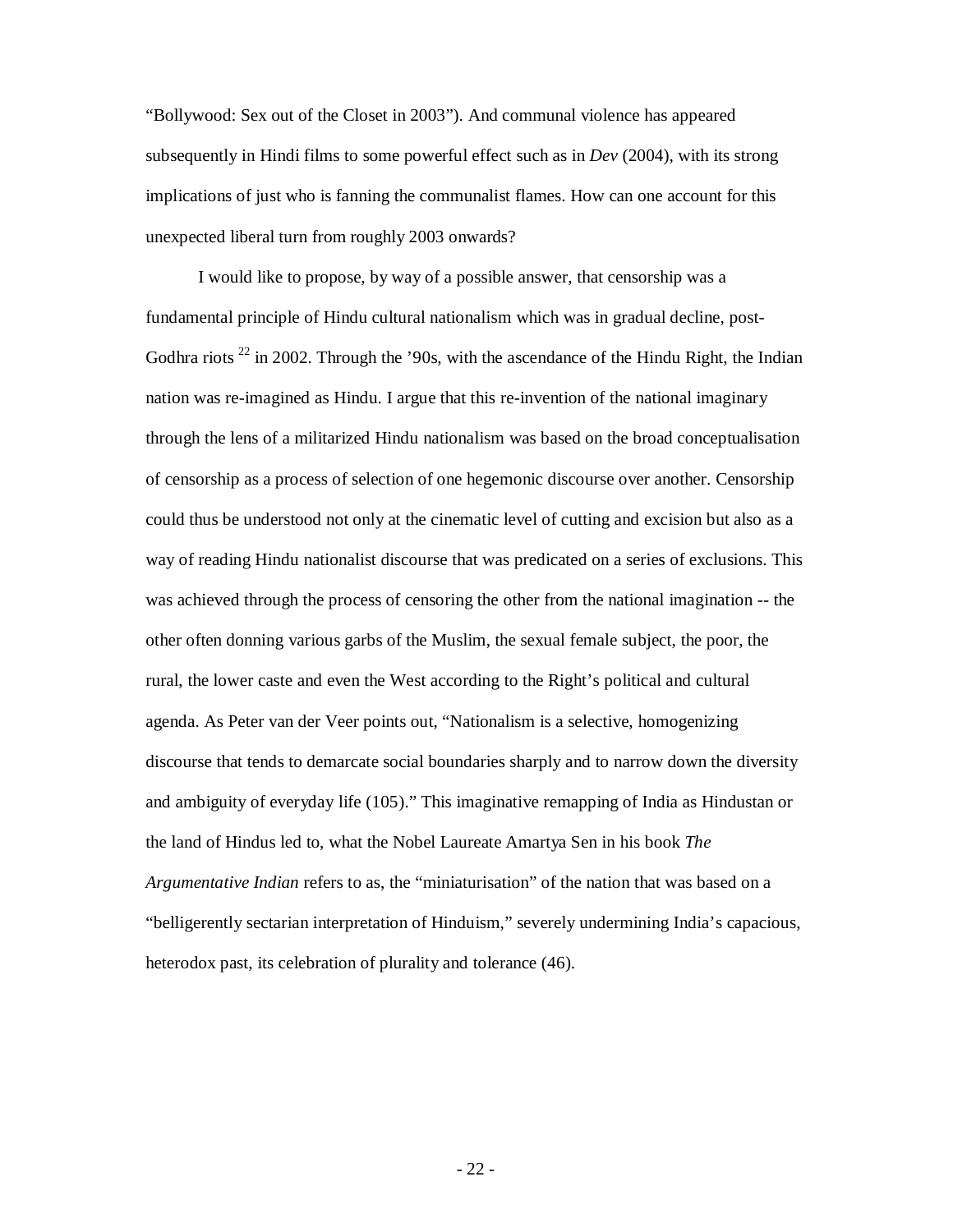### **NOTES**

<sup>1</sup> The Hindu Right is a nationalist, right wing political movement devoted to creating a Hindu state in India. It includes the *Bharatiya Janata Party* (BJP) (the political arm of the Right which was in power from 1999-2004 and was defeated by the Congress in the 2004 General Elections), the *Rashtriya Swayam Sevak* (RSS) (the main ideological component of the Right) and the *Vishwa Hindu Parishad* (VHP). Other parties include the extremist, anti-Muslim regional party Shiv Sena. These organisations collectively promote the ideology of *Hindutva* -- an ideology that seeks to establish a Hindu state in India. There are several offshoots and newer segments of the Hindu Right, which include the *Bajrang Dal* (BJD) and women's wings of the main and subsidiary bodies. Together they are the *Sangh Parivar* or the United Family.

 $2$  This Supreme Court judgement was dated 30-3-1989 in Civil Appeals Nos. 13667-68 of 1988 relating to the censorship of the film "Ore Ore Gramathile" (Tamil).

 $3$  The underlying logic of the censorship codes reveal that Lee Grieveson's observations on the regulatory concerns about early cinema in America are applicable to the Indian context: the belief that suggestion by way of the moving image would provoke imitative acts of a sexual and/or criminal nature. Since the masses are considered by the State, the elite, and the educated to be impetuous and anti-social, incapable of self-governance and unable to maintain specular distance, cinema, particularly Hindi cinema due to its immense popularity with the "masses", has to be placed in the hands of the State to be controlled by stringent censorship regulations. See Grieveson, *Policing Cinema.*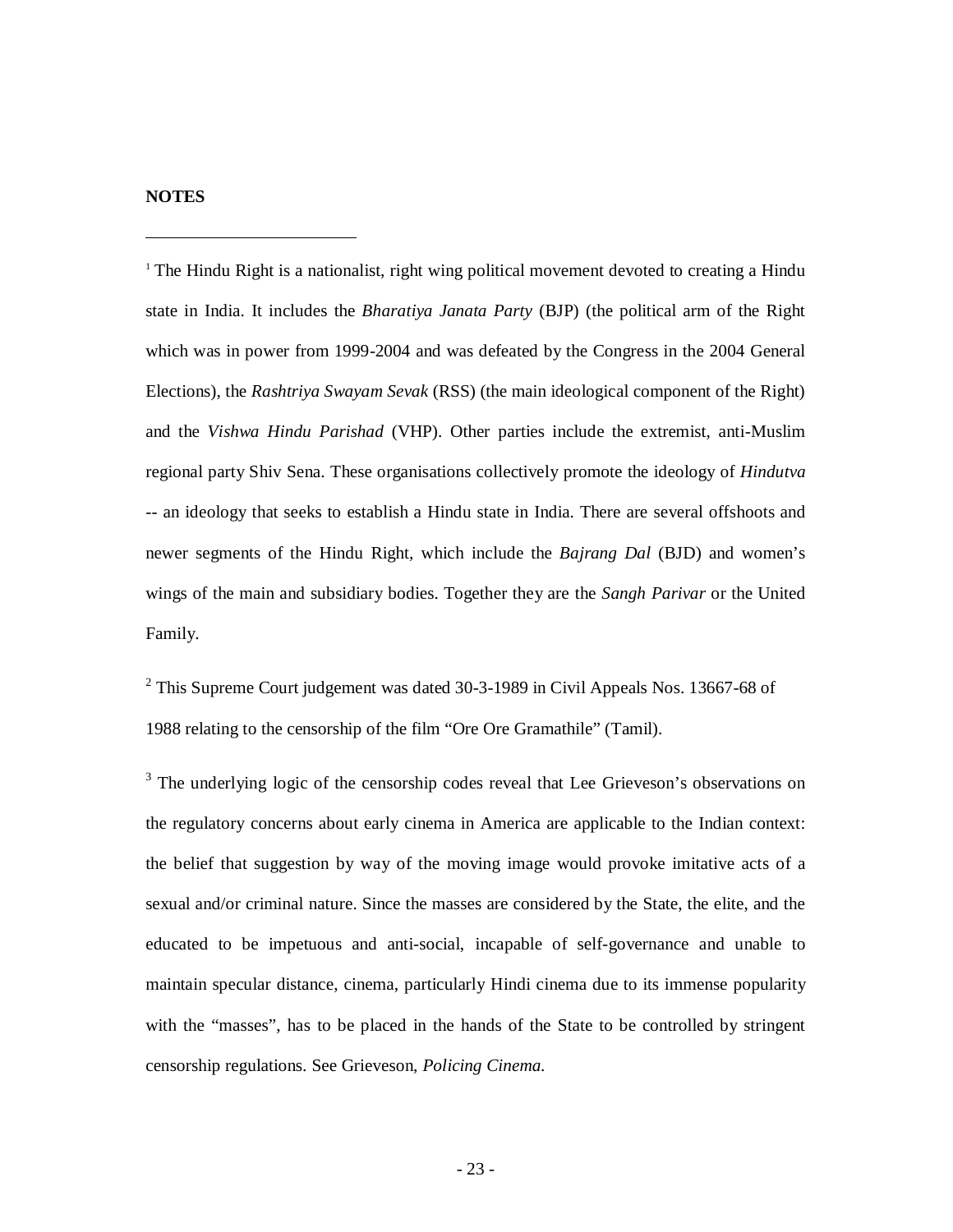<sup>4</sup> For a detailed account of this Act and its implications on gender, see Section 3 of Brinda Bose, *Gender & Censorship*, 99-192.

<sup>5</sup> *Hindutva* literally translates as "Hinduness," coined by V.D. Savarkar, denoting nationalist, revivalist, chauvinistic Hinduism that forms the basis of Hindu right-wing ideology and the movement for a Hindu nation.

<sup>6</sup> *Dharma* is a basic tenet of Hinduism meaning a moral and ethical standard of conduct, duties and obligations or the right way of living through which Hindus could achieve salvation or 'nirvana' and escape the cycle of re-birth and reincarnation.

 $\frac{7}{1}$  Underworld mafia links to the Hindi film business is supposedly the worst kept secret in Bombay. There are widely varying accounts of the degree to which films are funded by illegal, black money from mafia dons and gangs operating outside the country often from the Middle East. This murky film-mafia nexus comes to the fore whenever there are killings, shootings and/or attempts on the lives of prominent film personalities, directors, producers etc. There have been many legal trials in the recent past that have been dismissed due to inconclusive, insufficient evidence -- often witnesses turning hostile due to death threats and fear of reprisal by the mafia. See Pendakur (2003) *Indian Popular Cinema* and Arjun Appadurai (2000) "Spectral Housing and Urban Cleansing: Notes on Millennial Mumbai." *Public Culture* 12(3).

<sup>8</sup> In January 1997 the youth wing of the VHP, the Bajrang Dal attacked an exhibition by the prominent Indian artist M. F. Hussain for having painted goddess Saraswati in the 'nude'. The controversies surrounding Salman Rushdie's book, *The Moor's Last Sigh* and Arundhati Roy's Booker Prize winning novel *The God of Small Things* illustrate how the Right defined and controlled the terms of the debate. The former fell foul of the Right as a central character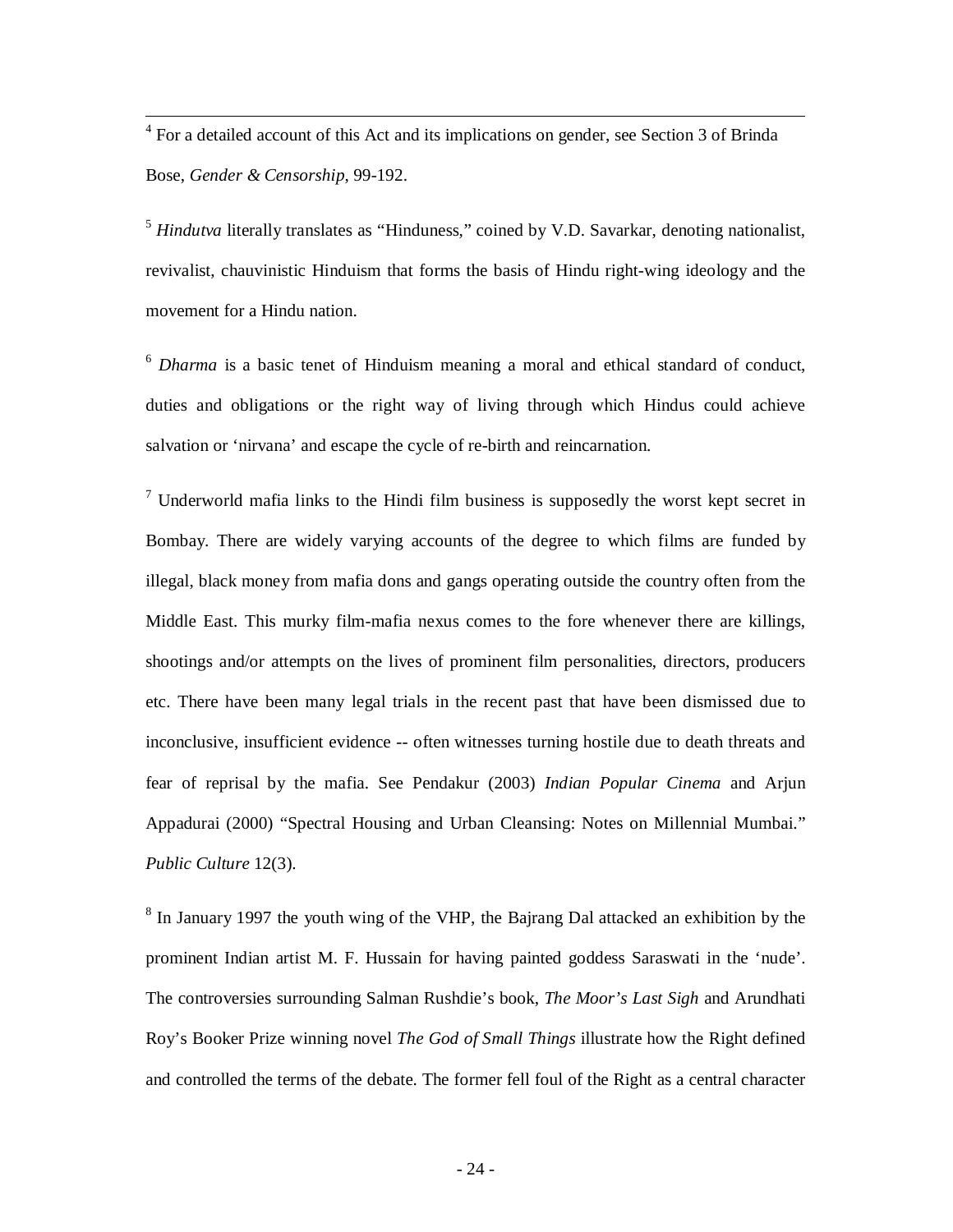resembled the Shiv Sena leader Bal Thackeray; the latter book for having an explicit lovemaking scene between a woman and a lower class man. Magazine covers became increasingly contentious: the most famous example was 'the Anjali Kapur controversy' after an interview with the aforementioned female lawyer who had posed in legal robes and 'seminude' for the cover of *Fantasy* was published in the November 1994 issue of the reputed *India Today* magazine. She was accused by the Delhi Bar Association of "professional misconduct" and was threatened with having her license revoked. In May 1997 the cover of *Stardust*, the national film magazine, featuring a morphed nude photograph of a famous actress Pooja Bhatt caused moral panic. In August 1995 controversy broke out around an advert for Tuff shoes depicting two nude models, lovers in real life, wearing the running shoes whilst embracing each other with a snake wrapped around their bodies. Charges under the Indecent Representation of Women's Act, 1986 were filed against the models leading to the subsequent withdrawal of the ad.

9 For a detailed account of the role of the *Ramayana* serial as a key BJP electoral strategy in fuelling Hindu nationalism in the Indian public sphere see Arvind Rajagopal's *Politics After Television: Hindu Nationalism and the Reshaping of the Public in India.* Cambridge: Cambridge University Press. 2001.

<sup>10</sup> *Bania* is a pejorative Hindi word for a Hindu trading community originating in the western state of Gujarat.

 $11$  For an in-depth and engaging analysis of both these cultural controversies articulating competing national(ist) imaginations see "'Gandhi Meet Pepsi': Nationalism and Electronic Capitalism in Indian Television" and "*Nikki Tonight*, Gandhi Today: Television, Glocalization, and National Identity" in Shanti Kumar's *Gandhi Meets Primetime.*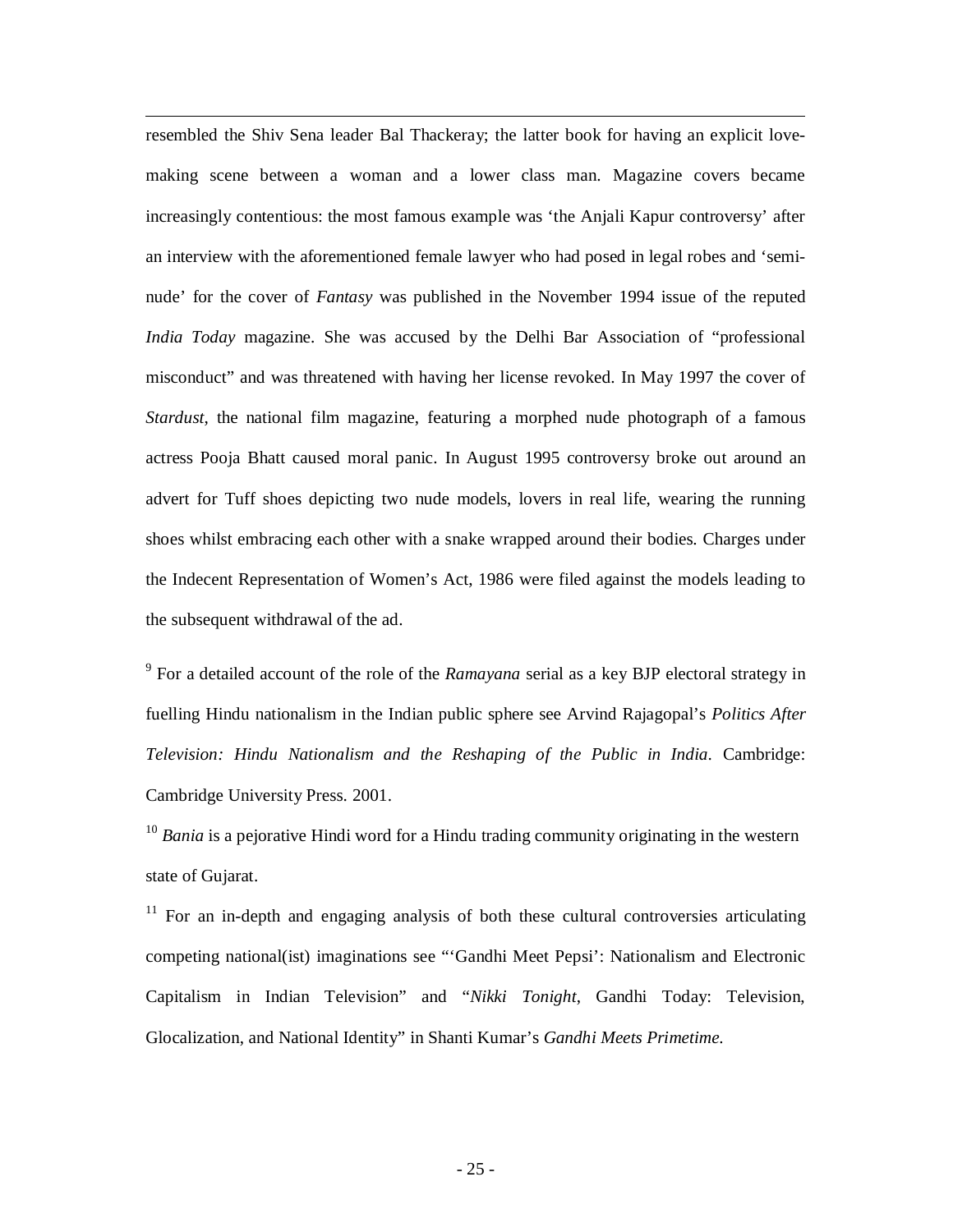$12$  'Public' in the sense that concern was expressed in the name of Indian tradition, public morality and the nation.

 $13$  In India "eve teasing" is a euphemism for sexual harassment or molestation of women.

<sup>14</sup> According to the Central Board of Film Certification (CBFC) website on film classification, the "UA" certificate is defined as "Unrestricted Public Exhibition - But With Parental Guidance."

 $15$  By 'mob' censorship I refer to instances when a film is forced to be withdrawn from public screenings after being cleared by the Censor Board due to the violence caused by a few fringe elements, usually right-wing that create law and order problems, as in the case of *Fire* which was released, quite significantly, without any cuts by the Censor Board. The State, usually the Home Ministry, succumbs to such strong-arm tactics by being forced to recall and reconsider censoring the already released film. In the case of *Water*, this was pre-empted as the film was forced to be abandoned before a single shot had been taken due to mob violence. 500 supporters of *Sangh Parivar*, the alliance of Hindu fundamentalist organisations associated with the BJP, marched to the Ganges River where they destroyed the set. Among the participants were members of the RSS, VHP, *Shiv Sena* and the *Kashi Sanskriti Raksha Sangharsh Samithi* (KSRSS), an amalgam of several Hindu fundamentalist organisations. After wrecking the film set, the mob held a meeting and vowed to stop the film. Police officers made no attempt to arrest any of those responsible. http://www.wsws.org/articles/2000/feb2000/film-f12.shtml (accessed on 15th November 2006). For further details on *Fire* see Ratna Kapur. "Too Hot to Handle." *Feminist Review* 64 (Spring, 2000): 53-64 and on *Water* see Edwina Mason. "The *Water* Controversy and the Politics of Hindu Nationalism." *Hindu Nationalism and Governance*. Eds. John McGuire and Ian Copland. New Delhi: Oxford University Press. 2007. 303 – 315.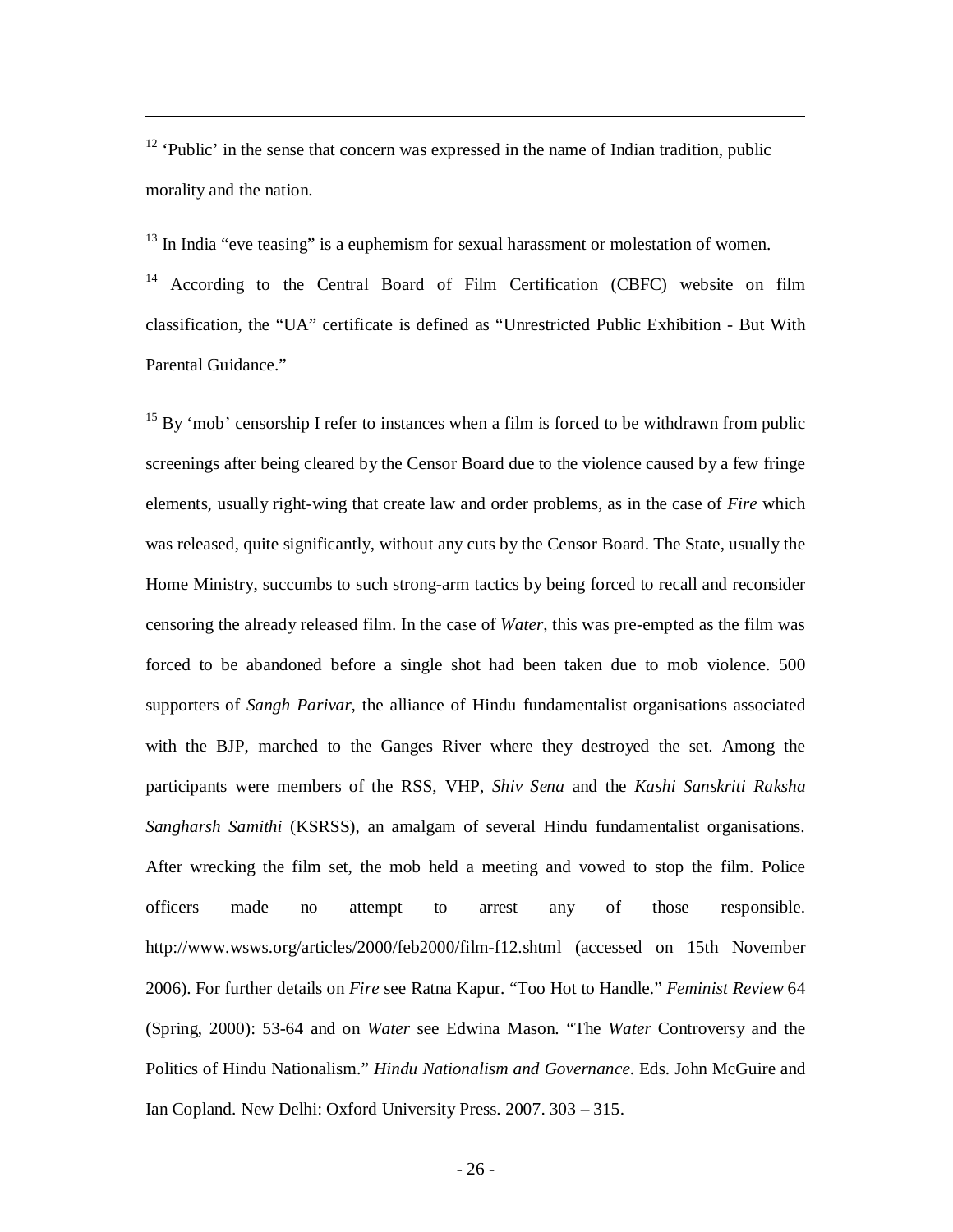<sup>16</sup> The demolition of the Babri Masjid at Ayodhya, supposedly the birthplace of the mythic god Ram, was a rallying point for all Hindu nationalists and the *Vishwa Hindu Parishad* (VHP) who had launched a movement in 1984, The *Ram Janmabhoomi – Babri Masjid* for the building of a temple to the mythic god Ram on the site of this mosque. In a dubious rewriting of history by the Hindu Right, it was allegedly the original site of a temple that had been destroyed by a marauding Muslim ruler Babur who invaded the Indian subcontinent in the 16<sup>th</sup> century. This movement gathered momentum in the 1990s and formed an integral part of the BJP/NDA electoral manifesto.

 $17$  From all accounts it was widely believed that the director Mani Ratnam made a deal with Bal Thackeray to cut a scene lasting nearly four minutes of an incendiary speech by him. See Gopalan.

<sup>18</sup> Supreme Court ruled on March 30, 1989 in S. Rangarajan vs V P Jagjeevan Ram: "If the film is objectionable and cannot constitutionally be restricted under Article 19 (2), freedom of expression cannot be suppressed on account of threat of demonstration and processions or threats of violence…The state cannot plead its inability to handle the hostile audience problem. It is its obligatory duty to present it and protect the freedom of expression." (Noorani 240)

<sup>19</sup> According to the Central Board of Film Certification (CBFC) website on film classification, the "U" certification is defined as "Unrestricted Public Exhibition."

<sup>20</sup> Letter from Regional Officer in Bombay, A. Ramakrishnan (RO) to Pradeep Gaur, Desk Officer, Information & Broadcasting Ministry, [CBFC File No. M/33/95 (part file: Complaint on film *Bombay*), dated  $24<sup>th</sup>$  April 1995]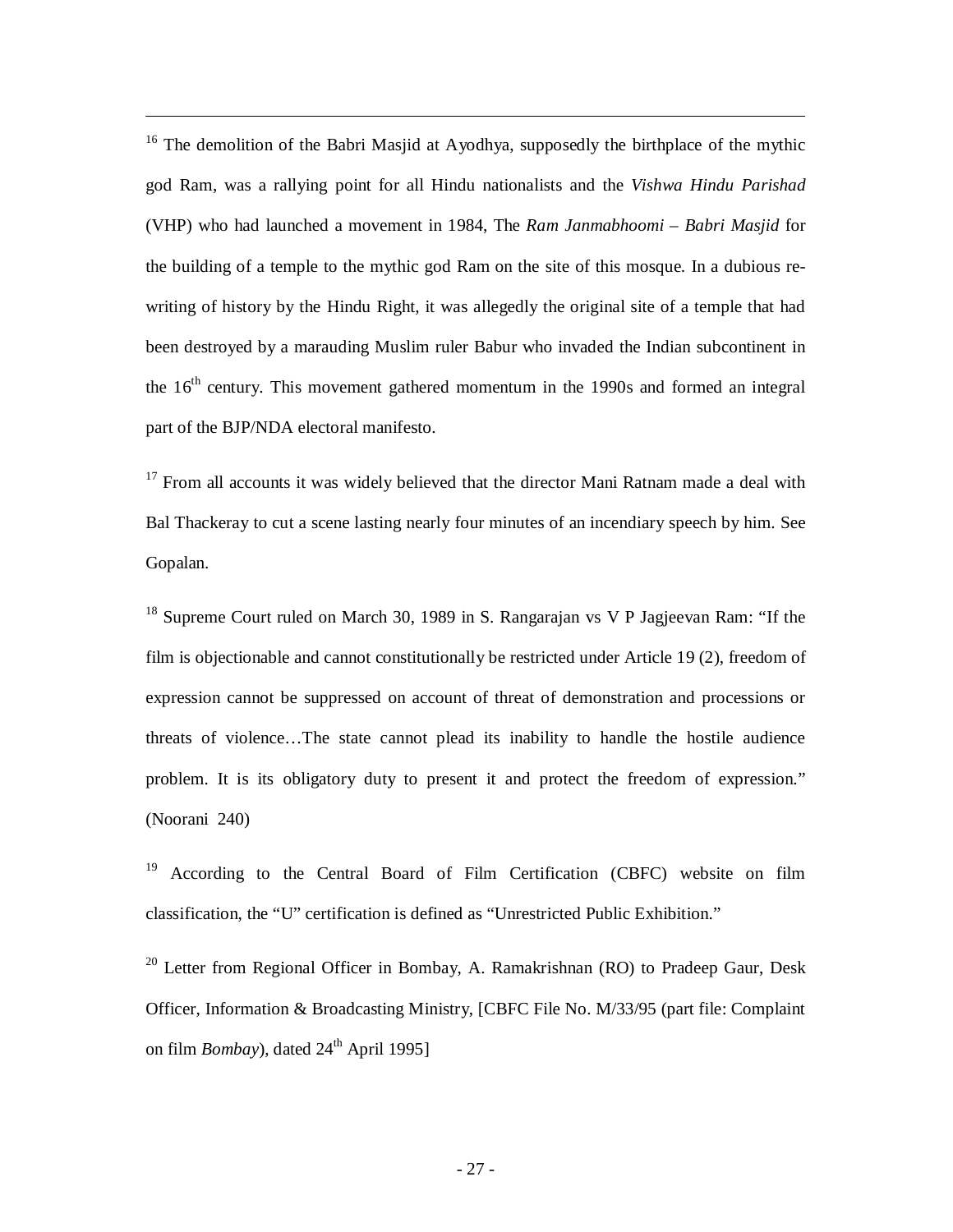$21$  The State had historically kept documentary filmmaking under tight control through the establishment of the Film Advisory Board (FAB) in 1940, the first instance of direct State production of documentary film in India. Started as part of the Department of Information to advise on the making of propaganda shorts during the Second World War, FAB was intended to collaborate with independent producers/financiers, co-ordinating and overseeing the distribution of indigenous and imported war propaganda films. In 1949, the Films Division (FD) was established, a 'mass – media' unit run by the Ministry of Information  $\&$ Broadcasting, it is the central film producing organisation responsible for the production and distribution of newsreels, documentaries and other films required by the Government of India for public information, education and for instructional and cultural purposes. Until the post-Emergency period in 1975, which saw the independently made documentary, the FD had monopoly on documentary cinema in India which were exhibited through compulsory block booking in every permanent cinema in the country. The bulk of the FD's enormous output is by in-house filmmakers. (Rajadhyaksha and Willemen, 95 & 96).

 $22$  The Godhra riots refer to the massacre of Muslims in the BJP-administered state of Gujarat in 2002. The extremist right-wing youth group, *Bajrang Dal* had been accused by the international Human Rights Watch and the Indian Human Rights Commission of direct involvement in the killings (See Sen 52).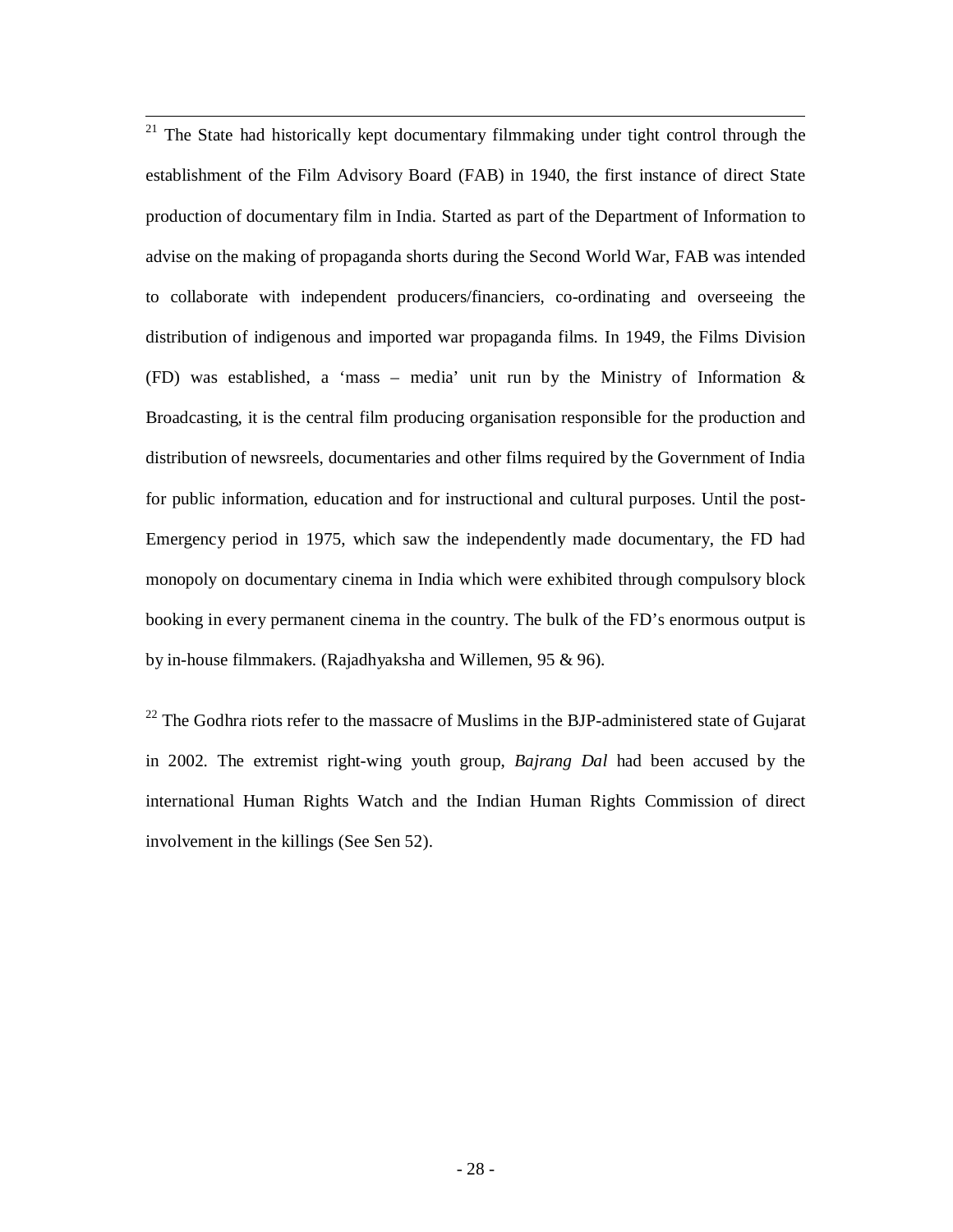#### **WORKS CITED**

Bharatiya Janata Party. "Our Policy on Media, Cinema, Arts." *BJP Election Manifesto 1998*,

Chapter 17. Accessed 10th November 2006. <http://www.bjp.org/manifes/chap17.htm>.

"BJP Film Cell Warns of Action," *Trade Guide*, Bombay. 9 April 1994.

Bose, Brinda, ed. "Introduction." *Gender & Censorship*. New Delhi: Women Unlimited, 2006. xiii-xlvi.

Central Board of Film Certification. "Annual Report of 1998." Ministry of Information & Broadcasting, Government of India. 1998.

-----------------------------------------. "Film Censorship: What Everyone Should Know." Ministry of Information & Broadcasting, Government of India.

----------------------------------------. "Background: Film Classification." Accessed 30 May 2008. <http://www.cbfcindia.tn.nic.in/backgroundpage3.htm>.

Deoshi, N.K. "Bollywood: Sex out of the Closet in 2003." Accessed 31 May 2008. <http://www.apunkachoice.com/scoop/bollywood/20031226-0.html>.

Dhavan, Rajeev. "Dousing the Fire of Free Expression." *The Times of India* 9 December 1998. Times Archival System. Bombay, India.

Films For Freedom. Accessed 31 May 2008. <www.freedomfilmsindia.org/aboutus.asp>.

Ghosh, Sohini. "The Troubled Existence of Sex and Sexuality: Feminists Engage with Censorship." *Image Journeys: Audio-Visual Media and Cultural Change in India*. Eds. Christiane Brosius and Melissa Butcher. New Delhi, London: Sage Publications, 1999. 233- 260.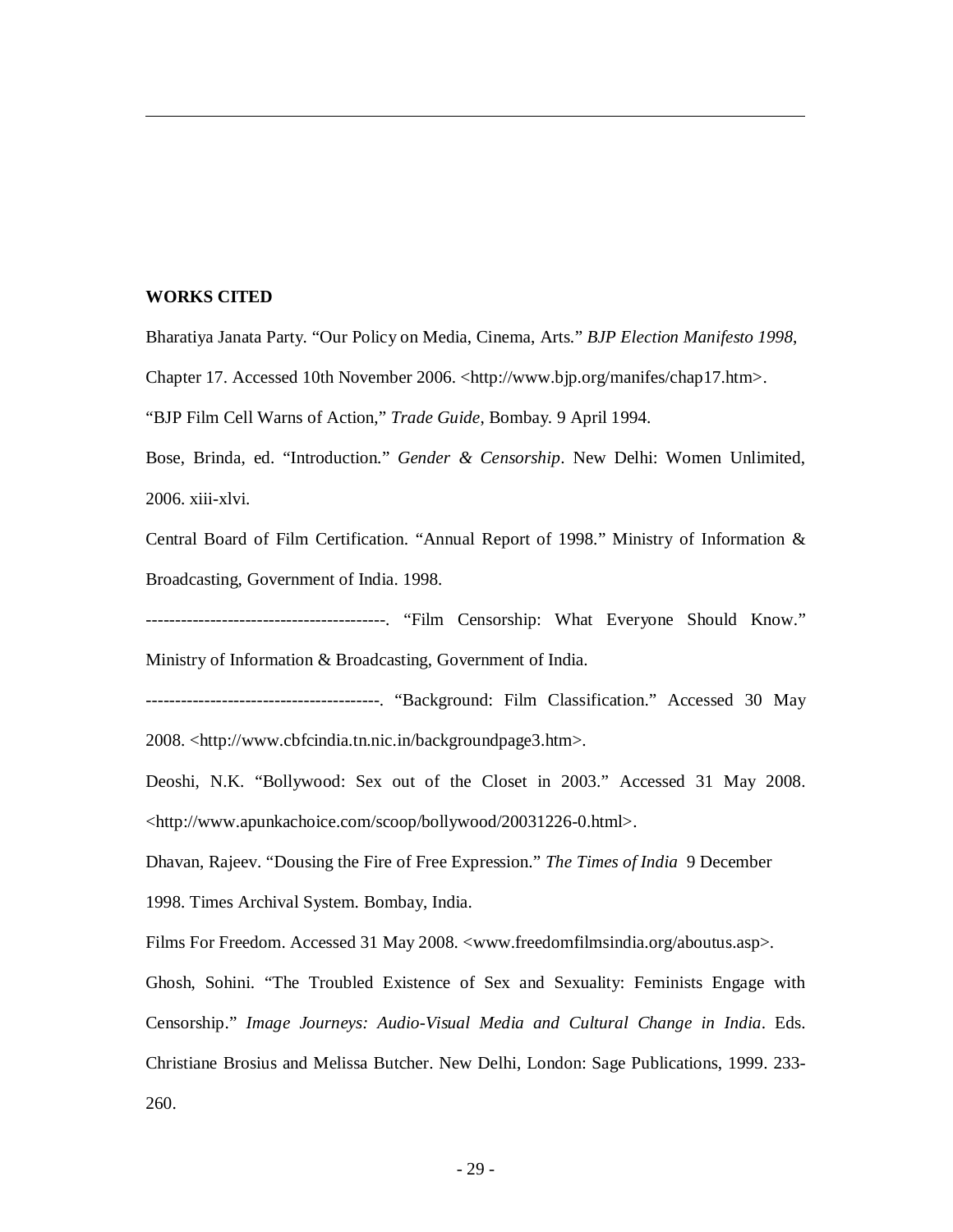----------------. "Feminists Engage With Censorship." *Screen India*. 18 July 2003. Accessed

13 November 2005. <http://www.screenindia.com/fullstory.php?content\_id=5020>.

Gopalan, Lalitha. *Bombay*. London: British Film Institute, 2005.

Grieveson, Lee. *Policing Cinema: Movies and Censorship in Early-Twentieth Century America.* Ewing, NJ, USA: University of California Press, 2004.

-------------------. "Cinema Studies and the Conduct of Conduct." Lecture at University of Nottingham, 22 November 2006.

John, Mary. E., and Tejashwini Niranjana. "'Mirror Politics'." *Economic and Political Weekly* 34.10 – 11 (1999): 581- 4.

Joseph, Ammu. "Censoring peace amid nuclear 'deterrence'." *India Together* August 2002. Accessed 15 December 2005.

<http://www.indiatogether.org/peace/opinions/censorpeace.htm>.

Katakam, Anupama. "A Battle Won." *World Press Review* 50.8 (2003). Accessed 6 October

2005. <http://www.worldpress.org/Asia/1251.cfm>.

Kapur, Ratna. "Who Draws the Line? Contemporary Issues of Speech and Censorship in India." *Economic and Political Weekly* 31. 16-17. April 20-27 (1996). WS15-WS30.

Kumar, Shanti. *Gandhi Meets Primetime: Globalization and Nationalism in Indian Television.* Urbana & Chicago: University of Illinois Press. 2006.

Mehta, Monika. "What Is Behind Film Censorship? The Khalnayak Debates." *Gender &* 

*Censorship*. Ed. Brinda Bose. New Delhi: Women Unlimited. 2006. 170-187.

Nanda, Shammi. "Censorship and Indian Cinema: The Case of *War and Peace*." *Bright* 

*Lights Film Journal* 38 Nov. 2002. Accessed 15 December 2005.

<www.brightlightsfilm.com/38/indiacensor.htm>.

Nayar, Sheila J. "Invisible Representation: The Oral Contours of a National Popular

Cinema." *Film Quarterly* 57. 3 (2004): 13-23.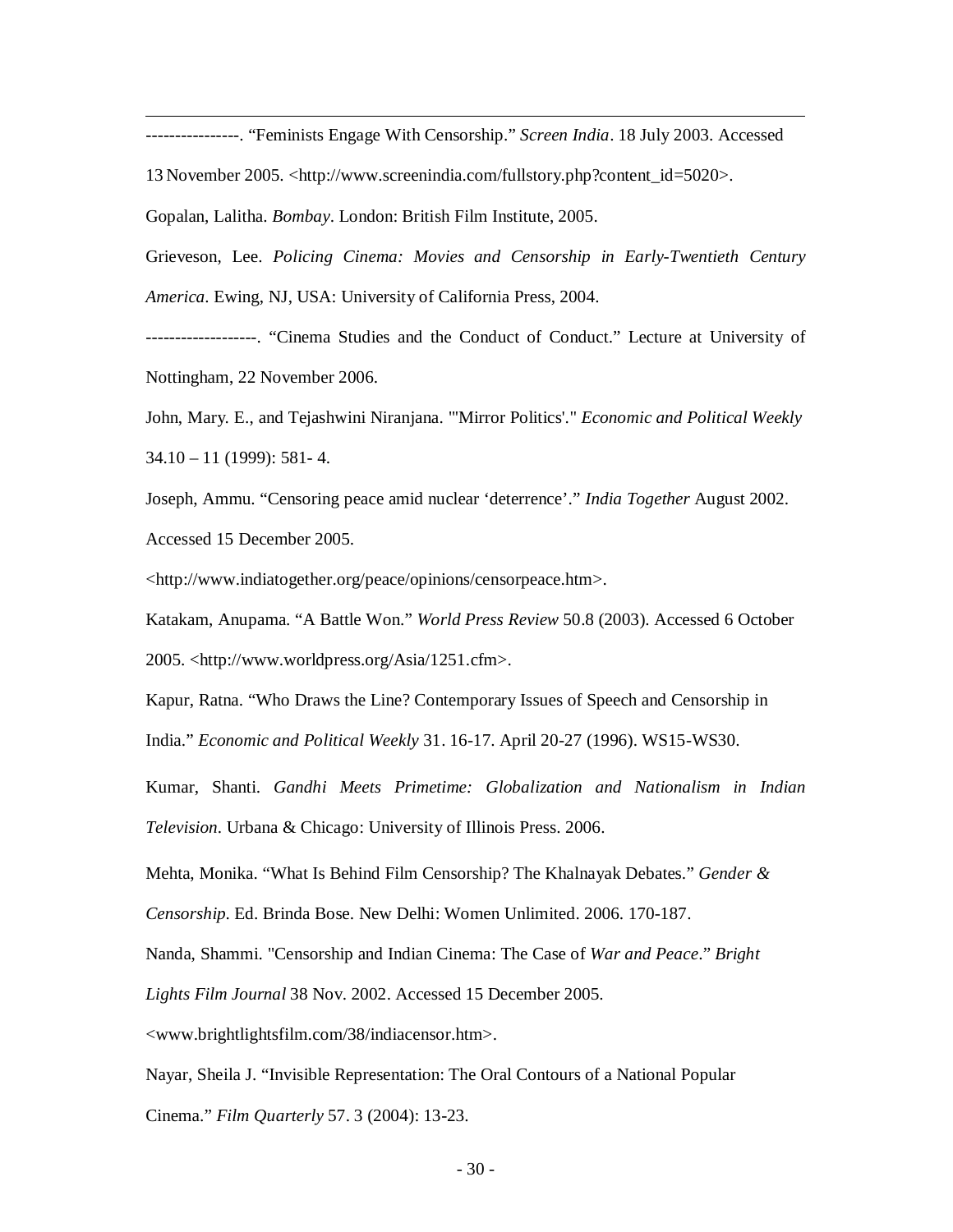"New Instructions For Film Censorship," *Film Information*, Bombay. 17 December 1994.

Noorani, A.G. "Police as Film Censors," *Economic and Political Weekly*, 4 February (1995): 240.

Oza, Rupal. "Showcasing India: Gender, Geography and Globalization." *Signs* 26. 4 (2001): 1067-1095.

Patwardhan, Anand. "21 cuts demanded by Censor Board on "War and Peace." *First Run* 

*Icarus Films* 24 August 2002. Accessed 6 October 2005.

<http://www.frif.com/new2002/wandp3.html>.

------------------------. "Judgement Day." Accessed 15 May 2008.

<www.patwardhan.com/writings/press/042403.htm>.

Pendakur, Manjunath, "Censorship." *Gender & Censorship*. Ed. Brinda Bose. New Delhi:

Women Unlimited. 2006. 19-30.

-----------------------. *Indian Popular Cinema: Industry, Ideology and Consciousness*.

Cresskill, N.J: Hampton Press. 2003.

Prasad, Madhava. *Ideology of the Hindi Film: A Historical Construction*. New Delhi: Oxford UP. 1998.

Rajadhyaksha, Ashish. "The Bollywoodisation' of the Indian Cinema: Cultural Nationalism in a Global Arena." *City Flicks: Cinema, Urban Worlds and Modernities in India and Beyond*. Ed. Preben Kaarsholm. International Development Studies: Roskilde University. 2002. 93-111.

------------------------- and Paul Willemen. *Encyclopaedia of Indian Cinema*. London: British Film Institute. 1999.

Sekhar, Vaishnavi, and Meenakshi Shedde. "Cinema Pays the Price when Government Gives Into Fringe Elements." *The Times of India* 13 July 2001. Times Archival System. Bombay, India.